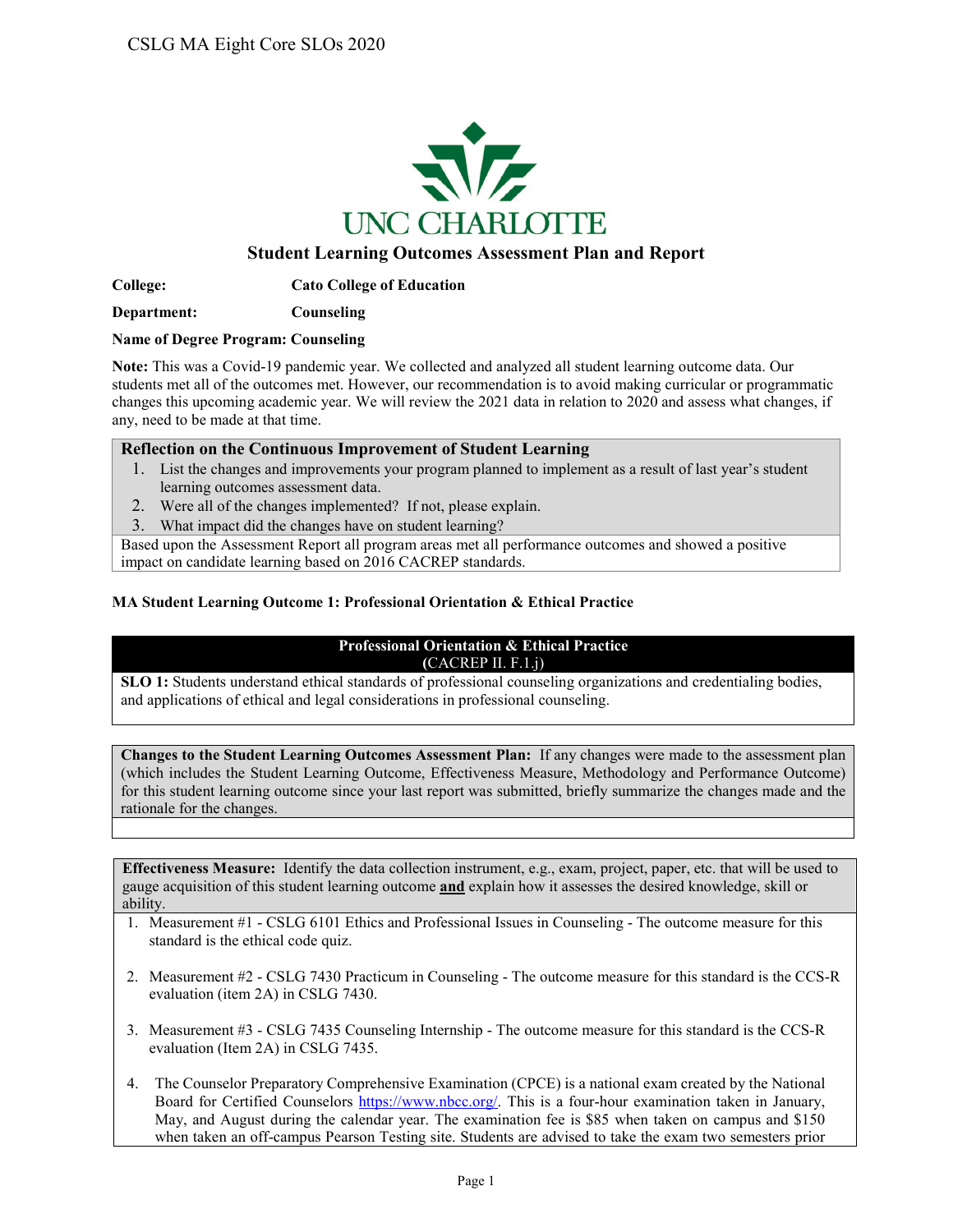to graduation. The purpose of the CPCE is to assess student's professional knowledge in eight (8) core content areas that include: 1) Human Growth and Development, 2) Social and Cultural Diversity, 3) Helping Relationships, 4) Group Work, 5) Career Development, 6) Assessment, 7) Research and Program Evaluation, and 8) Professional Orientation & Ethical Practice. There are 160 total questions or 20 per section on the CPCE; however, only 17 questions in each section are scored because three are unidentified pretest items. The maximum score on the Professional Orientation and Ethical Practice section of the CPCE is 17.

**Methodology:** Describe when, where and how the assessment of this student learning outcome will be administered and evaluated. Describe the process the department will use to collect, analyze and disseminate the assessment data to program faculty and to decide the changes/improvements to make on the basis of the assessment data.

- 1. All students enrolled in CSLG 6101 Ethics and Professional Issues in Counseling are given a 10-question ethics application quiz either at mid-semester or the end of the semester. This quiz presents counseling scenarios for student to review. Once reviewed, students are asked to select what section of the ACA Ethical Code best addresses the circumstances of the scenario.
- 2. All students enrolled in CSLG 7430 Practicum in Counseling are evaluated at the end of the semester using the Counselor Competency Scale-Revised assessment instrument. Item 2A from the instrument is used for this SLO, which reads, "Adheres to the ethical guidelines of the ACA, ASCA, IAMFC, APA, & NBCC; including practices within competencies." Students are rated on a five-point scale, with 5=Exceeds expectations to 1=Harmful.
- 3. All students enrolled in CSLG 7435 Counseling Internship are evaluated at the end of the semester using the Counselor Competency Scale-Revised assessment instrument. Item 2A from the instrument is used for this SLO, which reads, "Adheres to the ethical guidelines of the ACA, ASCA, IAMFC, APA, & NBCC; including practices within competencies." Students are rated on a five-point scale, with 5=Exceeds expectations to 1=Harmful.
- 4. The Counselor Preparatory Comprehensive Examination (CPCE) is a national exam administered in January, May, and August during the calendar year. The CPCE is electronically scored by Center for Credentialing & Education and the results are electronically sent CSLG department for dissemination to students. The maximum score on the Professional Orientation and Ethical Practice section is 17.

Scores from performance measures in CSLG 6101, CSLG 7430, CSLG 7435, and the Professional Orientation and Ethical Practice section of the CPCE are collected using TaskStream data management system, and are analyzed at the college and program level. Simple descriptive statistics are used to analyze the scores, and disaggregated findings are reported by semester at three levels (College, Program and Licensure Area). Once a year results from all assessments administered by the programs are disseminated to the faculty in the Cato College of Education. The data is discussed during a final faculty meeting and next steps are determined to address any needs identified. All strategies determined during this closing the loop discussion are implemented during the next academic year. All data reports created by the department are housed on a secure website which is accessible to all faculty members within the college.

- 1. The program expects 85% of all counseling students to score an 8 or above on the Ethics Application Quiz.
- 2. The program expects 85% of all counseling students in the Counseling Practicum course to score a minimum of 4 on item 2A of the Counselor Competency Scale-Revised as assessed by the faculty instructor.
- 3. The program expects 85% of all counseling students in the Counseling Internship course to score a minimum of 4 on item 2A of the Counselor Competency Scale-Revised as assessed by the faculty instructor.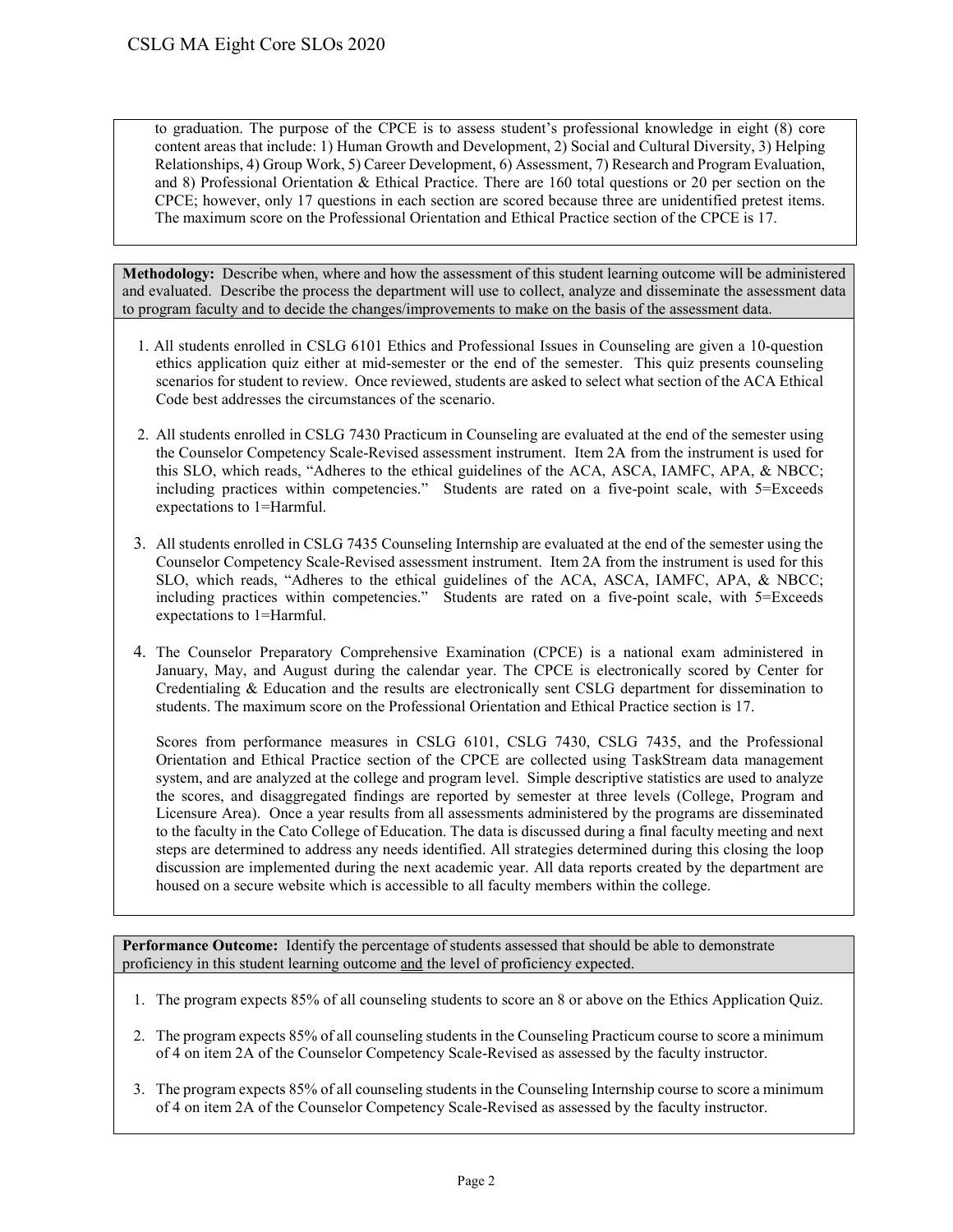4. The program expects 85% of students to score a minimum of 12 on the Professional Orientation and Ethical Practice section of the CPCE.

|                     | Spring 2019 - Fall 2019 Assessment Data |                             |                             |                                    |                        |                        |                        |                               |  |  |  |  |
|---------------------|-----------------------------------------|-----------------------------|-----------------------------|------------------------------------|------------------------|------------------------|------------------------|-------------------------------|--|--|--|--|
| <b>Students</b>     | <b>Measure</b><br>6101                  | <b>Measure</b><br>2<br>7430 | <b>Measure</b><br>3<br>7435 | <b>Measure</b><br>4<br><b>CPCE</b> | <b>Measure</b><br>6101 | <b>Measure</b><br>7430 | <b>Measure</b><br>7435 | <b>Measure</b><br><b>CPCE</b> |  |  |  |  |
| Semester            | Sum<br>2019                             | <b>Spring</b><br>2019       | <b>Spring</b><br>2019       | Spring-S<br>2019                   | S2-Fall<br>2019        | Fall<br>2019           | S-Fall<br>2019         | Fall<br>2019                  |  |  |  |  |
| Total<br>Number     | 33                                      | 34                          | 55                          | 37                                 | 35                     | 21                     | 53                     | 25                            |  |  |  |  |
| Met<br>Expectations | 33                                      | 32                          | 55                          | 16                                 | 35                     | 21                     | 53                     | 17                            |  |  |  |  |
| Percentage          | 100%                                    | 94%                         | 100%                        | 43%                                | 100%                   | 100%                   | 100%                   | 68%                           |  |  |  |  |
| Mean                |                                         |                             |                             | 11.00                              |                        |                        |                        | 12.0                          |  |  |  |  |

|                 | Spring 2020 - Fall 2020 Assessment Data |                             |                             |                                    |                        |                        |                             |                                    |  |  |  |  |
|-----------------|-----------------------------------------|-----------------------------|-----------------------------|------------------------------------|------------------------|------------------------|-----------------------------|------------------------------------|--|--|--|--|
| <b>Students</b> | <b>Measure</b><br>6101                  | <b>Measure</b><br>2<br>7430 | <b>Measure</b><br>3<br>7435 | <b>Measure</b><br>4<br><b>CPCE</b> | <b>Measure</b><br>6101 | <b>Measure</b><br>7430 | <b>Measure</b><br>3<br>7435 | <b>Measure</b><br>4<br><b>CPCE</b> |  |  |  |  |
|                 | Sum                                     | <b>Spring</b>               | <b>Spring</b>               | Spring-S                           | $S2$ -Fall             | Fall                   | S-Fall                      | Fall                               |  |  |  |  |
| Semester        | 2020                                    | 2020                        | 2020                        | 2020                               | 2020                   | 2020                   | 2020                        | 2020                               |  |  |  |  |
| Total           |                                         |                             |                             |                                    |                        |                        |                             |                                    |  |  |  |  |
| Number          | 44                                      | 38                          | 43                          | 41                                 | 48                     | 25                     | 60                          | 33                                 |  |  |  |  |
| Met             |                                         |                             |                             |                                    |                        |                        |                             |                                    |  |  |  |  |
| Expectations    | 44                                      | 38                          | 43                          | 35                                 | 48                     | 25                     | 60                          | 17                                 |  |  |  |  |
| Percentage      | 100%                                    | 100%                        | 100%                        | 88%                                | 100%                   | 100%                   | 100%                        | 53%                                |  |  |  |  |
| Mean            |                                         |                             |                             | 12.68                              |                        |                        |                             | 11.52                              |  |  |  |  |

**Changes to be implemented in 2021:** Based upon the 2020assessment data included in this annual report, what changes/improvements will the program implement during the next academic year to improve performance on this student learning outcome?

Based upon the Assessment Report, The MA Counseling Program met all but one measure on the performance outcomes (Professional Orientation and Ethical Practice). The combined means  $(12.68 + 11.52)$  for this section was 12.1 and above national mean of 10.98. The overall results showed a positive impact on candidate learning and while no instructional or program changes were needed, the department will monitor this area and explore ways to improve the results in this area.

#### **MA Student Learning Outcome 2: Social & Cultural Diversity**

# **Social & Cultural Diversity (**CACREP II. F.2.c )

**SLO 2:** Students are proficient in multicultural counseling competencies.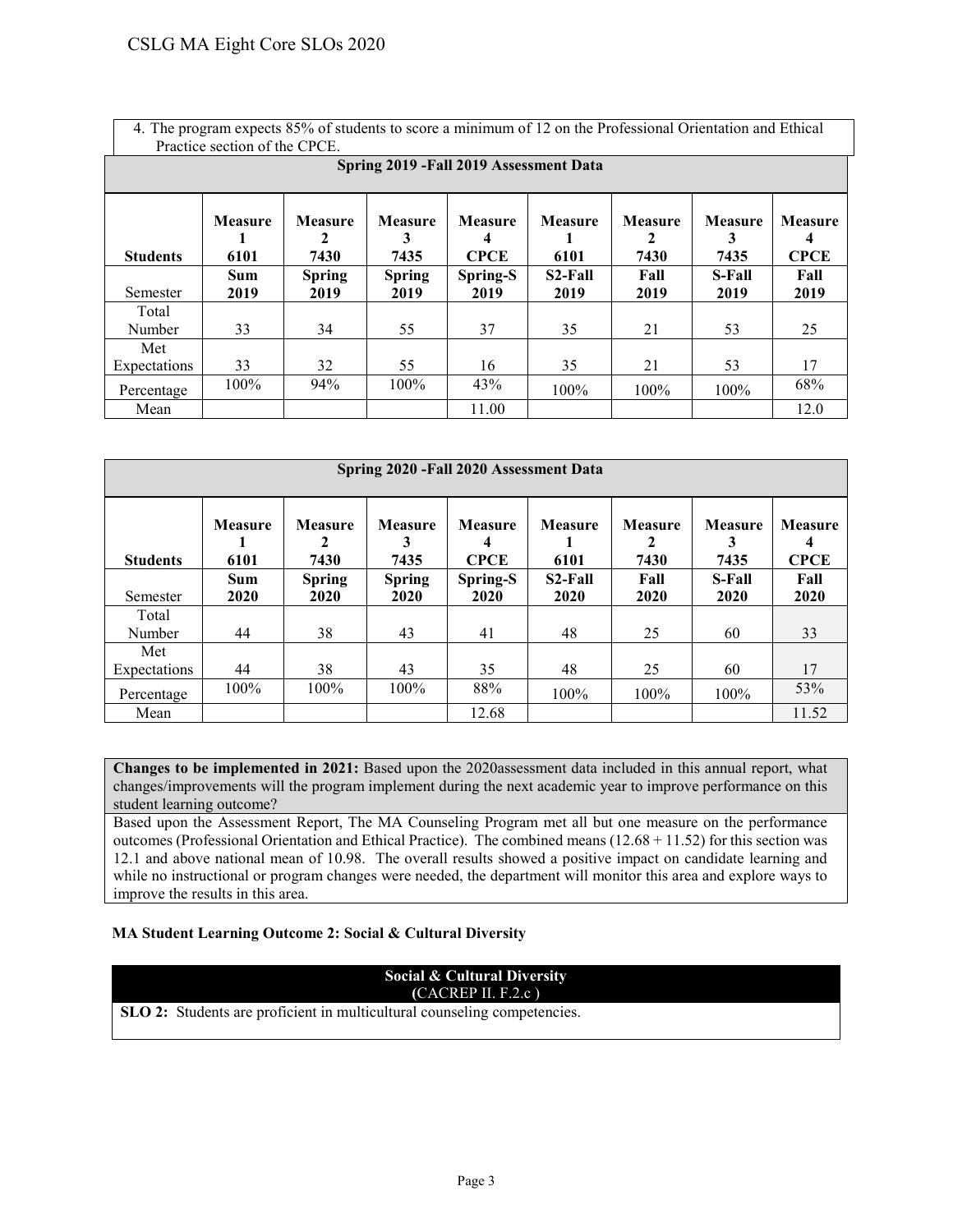**Changes to the Student Learning Outcomes Assessment Plan:** If any changes were made to the assessment plan (which includes the Student Learning Outcome, Effectiveness Measure, Methodology and Performance Outcome) for this student learning outcome since your last report was submitted, briefly summarize the changes made and the rationale for the changes.

The MAKSS-CE-R was replaced by a quiz because it was perceived as a more effective measure. The quiz also consists ot consists of 20 questions.

**Effectiveness Measure:** Identify the data collection instrument, e.g., exam, project, paper, etc. that will be used to gauge acquisition of this student learning outcome **and** explain how it assesses the desired knowledge, skill or ability.

- 1. As a part of the completion of CSLG 6145, a standard quiz worth a maximum of 5 pts was used as the first measure (Measure 1). This quiz was selected because it was perceived as a more concise tool to assess cultural awareness, knowledge, and skills in counselors.
- 2. As a part of the completion of CSLG 7430 item 2f on the Counselor Competency Scale-R (CCS-R) is used as the second performance outcome. The CCS-R is a research-based rating system developed for evaluating counselors-in-training across their development designed to be aligned with CACREP 2016 Standards. Item 2F of the measure assesses multicultural competence on a range from "below expectation," to "exceeds expectations." This rating is determined by student's practicum instructor.
- 3. The Counselor Preparatory Comprehensive Examination (CPCE) is a national exam created by the National Board for Certified Counselors [https://www.nbcc.org/.](http://www.nbcc.org/Exam/NationalCounselorExaminationForLicensureAndCertification) This is a four-hour examination taken in January, May, and August during the calendar year. The examination fee is \$85 when taken on campus and \$150 when taken an off-campus Pearson Testing site. Students are advised to take the exam two semesters prior to graduation. The purpose of the CPCE is to assess student's professional knowledge in eight (8) core content areas that include: 1) Human Growth and Development, 2) Social and Cultural Diversity, 3) Helping Relationships, 4) Group Work, 5) Career Development, 6) Assessment, 7) Research and Program Evaluation, and 8) Professional Orientation & Ethical Practice. There are 160 total questions or 20 per section on the CPCE; however, only 17 questions in each section are scored because three are unidentified pretest items. The maximum score on the Social and Cultural Diversity section of the CPCE is 17.

**Methodology:** Describe when, where and how the assessment of this student learning outcome will be administered and evaluated. Describe the process the department will use to collect, analyze and disseminate the assessment data to program faculty and to decide the changes/improvements to make on the basis of the assessment data.

- 1. Student will complete the Multicultural quiz (Measure 1) in the CSLG 6145 course. The quiz is a assessment that students are directed to complete online through the course measurement system (Canvas).
- 2. All students enrolled in CSLG 7430 Practicum in are evaluated at the end of the semester using the Counselor Competency Scale-Revised assessment instrument. Item 2f from the instrument is used for this SLO, which reads, "Demonstrates awareness, appreciation, & respect of cultural difference (e.g., race, ethnicity, spirituality, sexual orientation, disability, SES, etc.)". Students are rated on a five-point scale, with 5=Exceeds expectations to 1=Harmful.
- 3. The Counselor Preparatory Comprehensive Examination (CPCE) is a national exam administered in January, May, and August during the calendar year. The CPCE is electronically scored by Center for Credentialing & Education and the results are electronically sent CSLG department for dissemination to students. The maximum score on the Social & Cultural Diversity section is 17.

Scores from performance measures in CSLG 6145, CSLG 7430, and the Social and Cultural Diversity section of the CPCE are collected using TaskStream data management system, and are analyzed at the college and program level. Simple descriptive statistics are used to analyze the scores, and disaggregated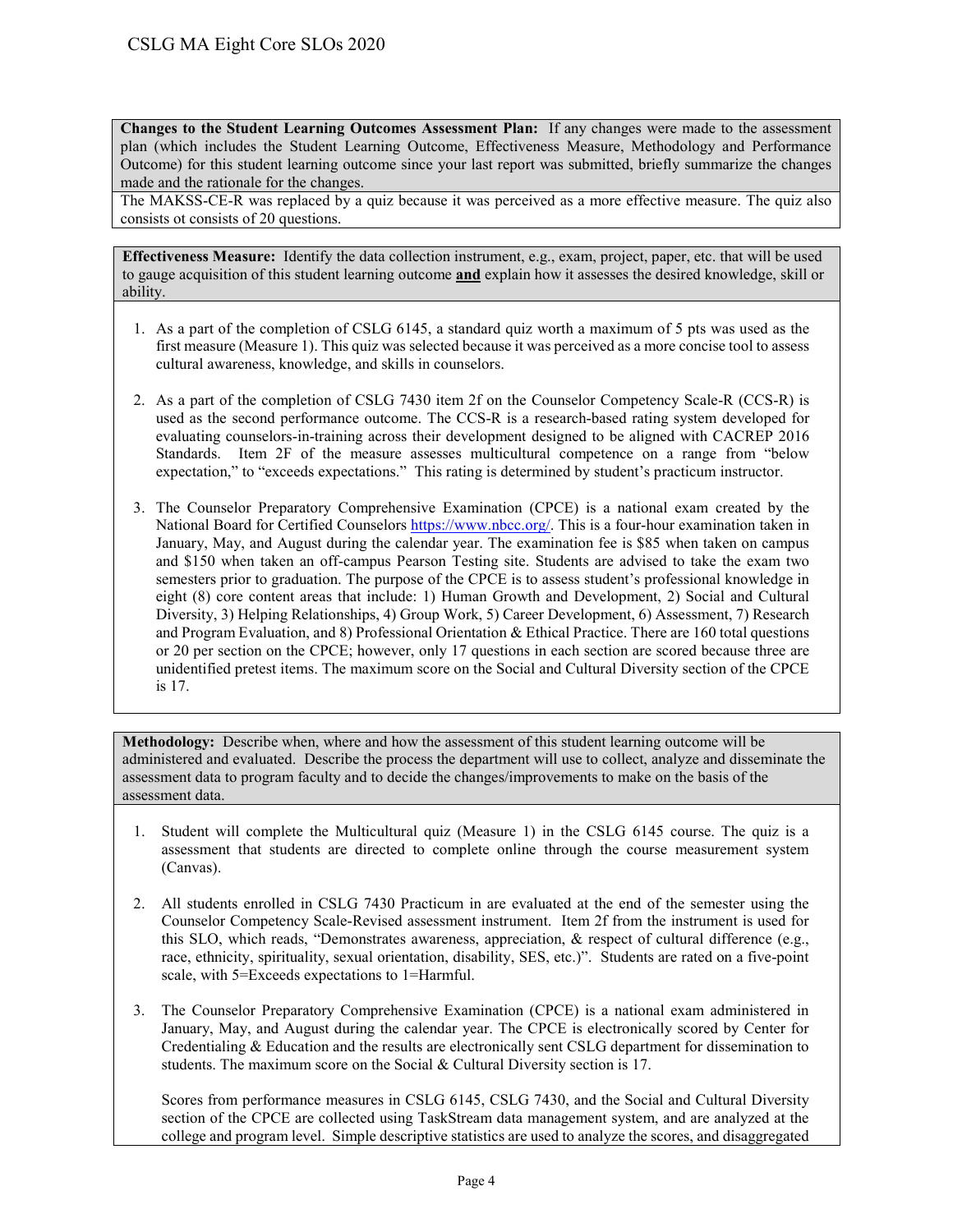findings are reported by semester at three levels (College, Program and Licensure Area). Once a year results from all assessments administered by the programs are disseminated to the faculty in the College of Education. The data is discussed during a final faculty meeting and next steps are determined to address any needs identified. All strategies determined during this closing the loop discussion are implemented during the next academic year. All data reports created by the Cato College of Education are housed on a secure website which is accessible to all faculty members within the College.

- 1. The program expects 85% of students will score a minimum of 4 on the M Quiz.
- 2. The program expects 85% of all counseling students meets or exceeds expectations on item 2F on the of the CCS-R upon final faculty evaluation at the end of their practicum course.
- 3. The program expects 85% of all counseling students to score a minimum of 9 on the Social and Cultural Diversity section of the CPCE.

| Spring 2019 - Fall 2019 Assessment Data |                         |                             |                                    |                         |                             |                               |  |  |  |  |
|-----------------------------------------|-------------------------|-----------------------------|------------------------------------|-------------------------|-----------------------------|-------------------------------|--|--|--|--|
| Counseling<br><b>Students</b>           | Measure<br><b>MAKSS</b> | <b>Measure</b><br>2<br>7430 | <b>Measure</b><br>3<br><b>CPCE</b> | Measure<br><b>MAKSS</b> | <b>Measure</b><br>2<br>7430 | <b>Measure</b><br><b>CPCE</b> |  |  |  |  |
|                                         | Spring-S1               | <b>Spring</b>               | <b>Spring</b>                      | Fall                    | Fall                        | Fall                          |  |  |  |  |
| Semester                                | 2019                    | 2019                        | 2019                               | 2019                    | 2019                        | 2019                          |  |  |  |  |
| <b>Total Number</b>                     | 19                      | 34                          | 42                                 | 41                      | 21                          | 25                            |  |  |  |  |
| Met<br>Expectations                     | 19                      | 32                          | 32                                 | 41                      | 21                          | 23                            |  |  |  |  |
| Percentage                              | 100%                    | 94%                         | 87%                                | 100%                    | 100%                        | 92%                           |  |  |  |  |
| Mean                                    |                         |                             | 10.02                              |                         |                             | 10.24                         |  |  |  |  |

| Spring 2020 - Fall 2020 Assessment Data |                                 |                        |                                    |                                 |                        |                               |  |  |  |  |  |
|-----------------------------------------|---------------------------------|------------------------|------------------------------------|---------------------------------|------------------------|-------------------------------|--|--|--|--|--|
| Counseling<br><b>Students</b>           | <b>Measure</b><br><b>M</b> Quiz | <b>Measure</b><br>7430 | <b>Measure</b><br>3<br><b>CPCE</b> | <b>Measure</b><br><b>M</b> Quiz | <b>Measure</b><br>7430 | <b>Measure</b><br><b>CPCE</b> |  |  |  |  |  |
|                                         | Spring-S1                       | <b>Spring</b>          | <b>Spring</b>                      | Fall                            | Fall                   | Fall                          |  |  |  |  |  |
| Semester                                | 2020                            | 2020                   | 2020                               | 2020                            | 2020                   | 2020                          |  |  |  |  |  |
| <b>Total Number</b>                     | 23                              | 38                     | 41                                 | 56                              | 25                     | 33                            |  |  |  |  |  |
| Met                                     |                                 |                        |                                    |                                 |                        |                               |  |  |  |  |  |
| Expectations                            | 23                              | 38                     | 39                                 | 56                              | 25                     | 31                            |  |  |  |  |  |
| Percentage                              | $100\%$                         | $100\%$                | 95%                                | 100%                            | 100%                   | 94%                           |  |  |  |  |  |
| Mean                                    |                                 |                        | 11.41                              |                                 |                        | 11.45                         |  |  |  |  |  |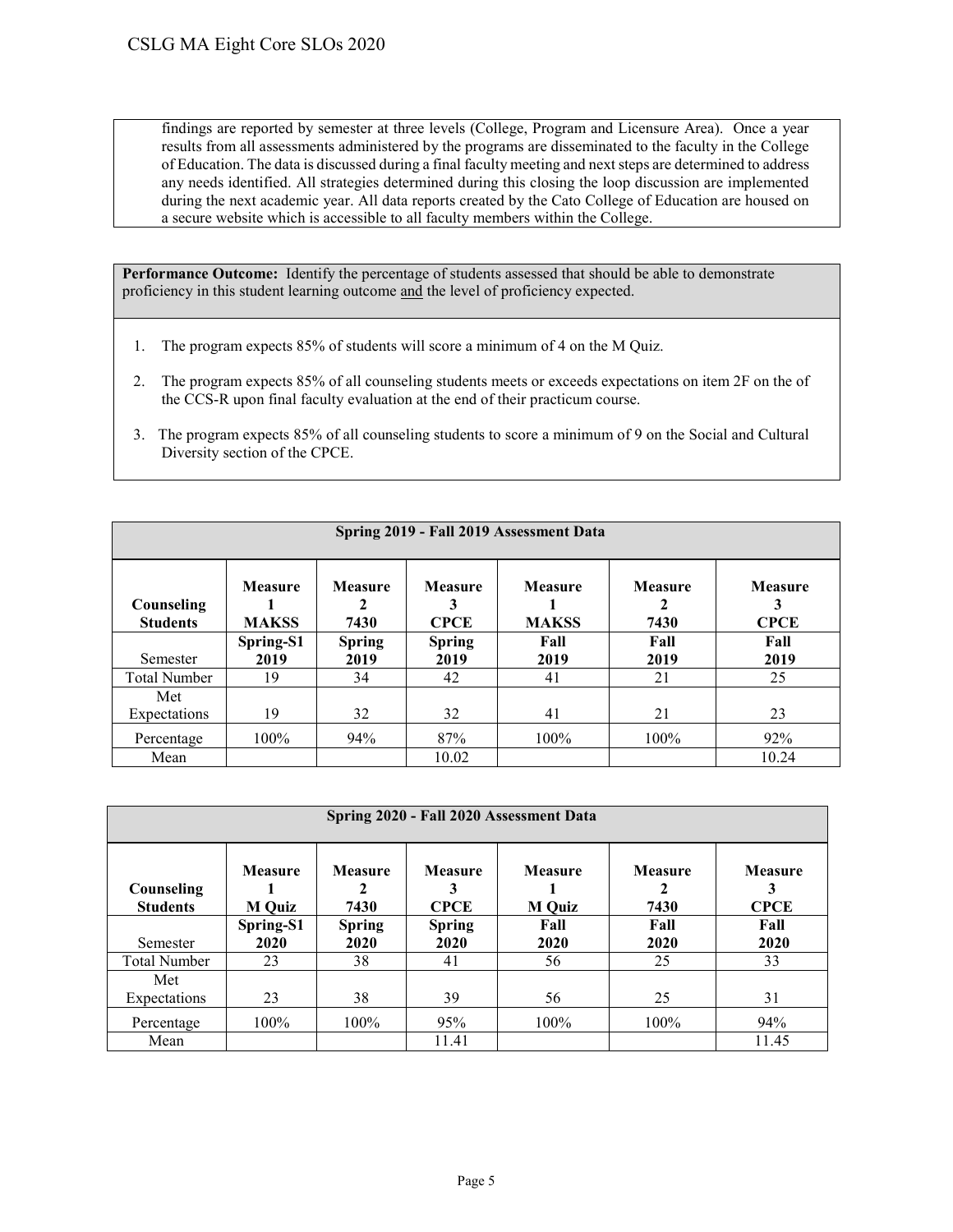**Plans for 2021:** Based upon the 2020 assessment data included in this annual report, what changes /improvements will the program implement during the next academic year to improve performance on this student learning outcome?

Based upon the Assessment Report, The MA Counseling Program met all performance outcomes and showed a positive impact on candidate learning. No instructional or program changes were needed.

### **MA Student Learning Outcome 3: Human Growth & Development**

# **Human Growth & Development (**CACREP II. F.3.r )

**SLO 3:** Systemic and environmental factors that affect human development, functioning, and behavior.

**Changes to the Student Learning Outcomes Assessment Plan:** If any changes were made to the assessment plan (which includes the Student Learning Outcome, Effectiveness Measure, Methodology and Performance Outcome) for this student learning outcome since your last report was submitted, briefly summarize the changes made and the rationale for the changes.

No changes made.

- 1. As a part of the completion of CSLG 6104, students complete an exam essay question measuring the identified standard. The rubric has three categories that assesses systemic factors, environmental factors, and multicultural considerations. The rubric value ranges from 0 to 4.
- 2. As a part of the completion of RSCH 6109, students complete a mock assessment session addressing the identified standard. The rubric has a scale that ranges from  $0 = No$  work provided to a max of  $4 =$ "Comprehensive review of the systemic and environmental factors that may have affected the human development functioning, and behavior of the client".
- 3. The Counselor Preparatory Comprehensive Examination (CPCE) is a national exam created by the National Board for Certified Counselors [https://www.nbcc.org/.](http://www.nbcc.org/Exam/NationalCounselorExaminationForLicensureAndCertification) This is a four-hour examination taken in January, May, and August during the calendar year. The examination fee is \$85 when taken on campus and \$150 when taken an off-campus Pearson Testing site. Students are advised to take the exam two semesters prior to graduation.This is a four-hour examination taken in January and August of each semester. The purpose of the CPCE is to assess student's professional knowledge in eight (8) core content areas that include: 1) Human Growth and Development, 2) Social and Cultural Diversity, 3) Helping Relationships, 4) Group Work, 5) Career Development, 6) Assessment, 7) Research and Program Evaluation, and 8) Professional Orientation & Ethical Practice. There are 160 total questions or 20 per section on the CPCE; however, only 17 questions in each section are scored because three are unidentified pretest items. The maximum score on the Human Growth and Development section of the CPCE is 17.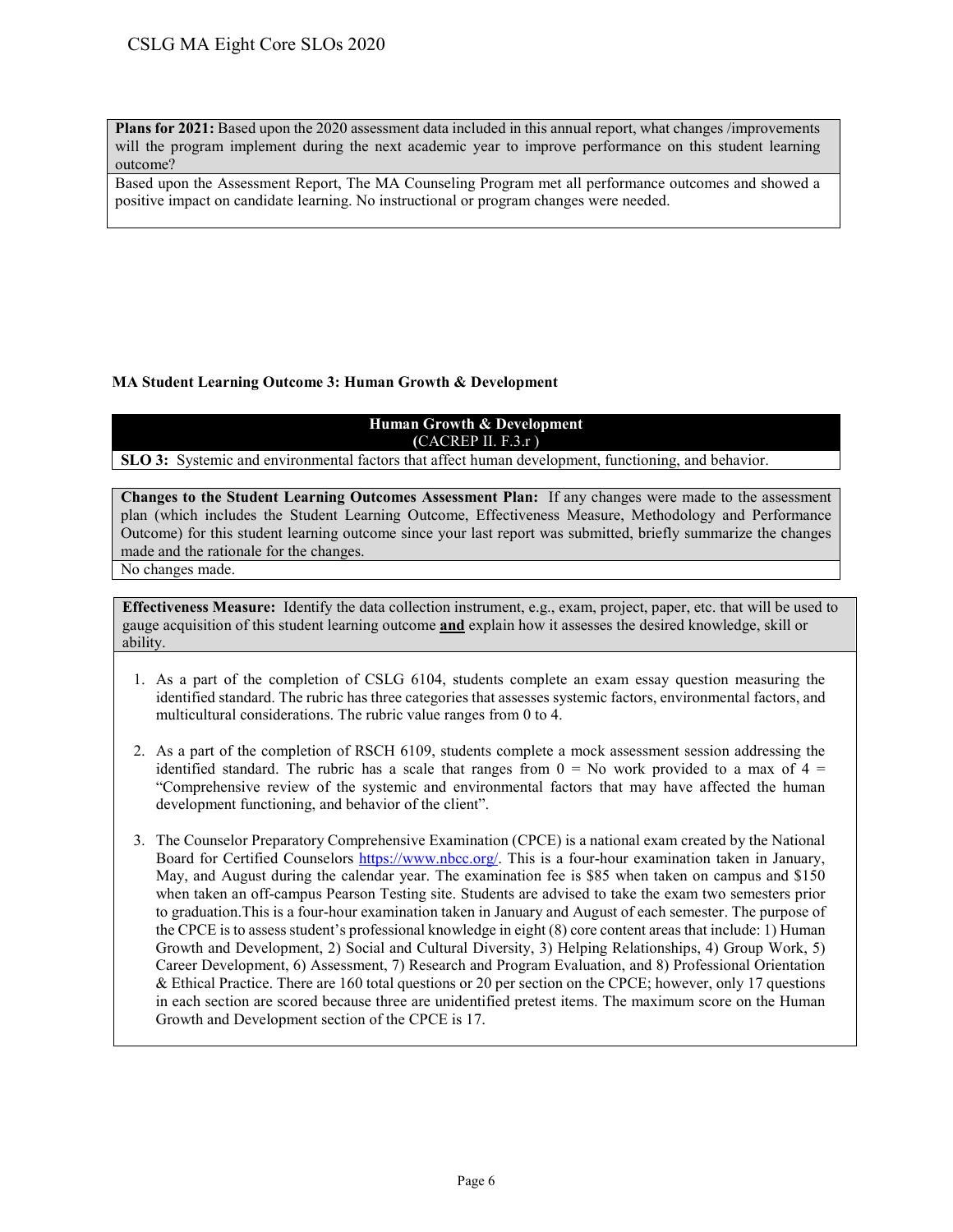**Methodology:** Describe when, where and how the assessment of this student learning outcome will be administered and evaluated. Describe the process the department will use to collect, analyze and disseminate the assessment data to program faculty and to decide the changes/improvements to make on the basis of the assessment data.

- 1. As part of CSLG 6104-Counseling Across the Lifespan, students are evaluated on s' exam essay questions that evaluates systemic and environmental factors that affect human development, functioning, and behavior using a four-point value scale.
- 2. As part of RSCH 6109, students' conduct a mock assessment session that addresses systemic and environmental factors that affect human development, functioning, and behavior. The rubric scale ranges from 0 to 4.
- 3. The Counselor Preparatory Comprehensive Examination (CPCE) is a national exam administered in January, May, and August during the calendar year. The CPCE is electronically scored by Center for Credentialing & Education and the results are electronically sent CSLG department for dissemination to students. The maximum score on the Human Growth and Development section is 17.

Scores from performance measures in CSLG 6104, RSCH 6109, and the Human Growth and Development section of the CPCE are collected using TaskStream data management system, and are analyzed at the college and program level. Simple descriptive statistics are used to analyze the scores, and disaggregated findings are reported by semester at three levels (College, Program and Licensure Area). Once a year results from all assessments administered by the programs are disseminated to the faculty in the College of Education. The data is discussed during a final faculty meeting and next steps are determined to address any needs identified. All strategies determined during this closing the loop discussion are implemented during the next academic year. All data reports created by the Cato College of Education are housed on a secure website which is accessible to all faculty members within the college.

- 1. The program expects 85% of all counseling students to score an average of a 3.5 or higher on the Lifespan essay exam rubric items assessing Standard 3.f.
- 2. The program expects 85% of all counseling students to score a 4 on the mock assessment session rubric item assessing Standard 3.f.
- 3. The program expects 85% of all counseling students to score a minimum of 10 the Human Growth and Development section of the CPCE.

|                               | Spring 2019 - Fall 2019 Assessment Data |                        |                               |                        |                        |                               |  |  |  |  |  |  |
|-------------------------------|-----------------------------------------|------------------------|-------------------------------|------------------------|------------------------|-------------------------------|--|--|--|--|--|--|
| Counseling<br><b>Students</b> | <b>Measure</b><br>6104                  | <b>Measure</b><br>6109 | <b>Measure</b><br><b>CPCE</b> | <b>Measure</b><br>6104 | <b>Measure</b><br>6109 | <b>Measure</b><br><b>CPCE</b> |  |  |  |  |  |  |
| Semester                      | <b>Spring</b><br>2019                   | Spr-Sum-1<br>2019      | <b>Spring</b><br>2019         | Sum 2-Fall<br>2019     | Fall<br>2019           | Fall<br>2019                  |  |  |  |  |  |  |
| <b>Total Number</b>           | 23                                      | 38                     | 37                            | 34                     | 12                     | 25                            |  |  |  |  |  |  |
| Met<br>Expectations           | 23                                      | 38                     | 31                            | 34                     | 12                     | 16                            |  |  |  |  |  |  |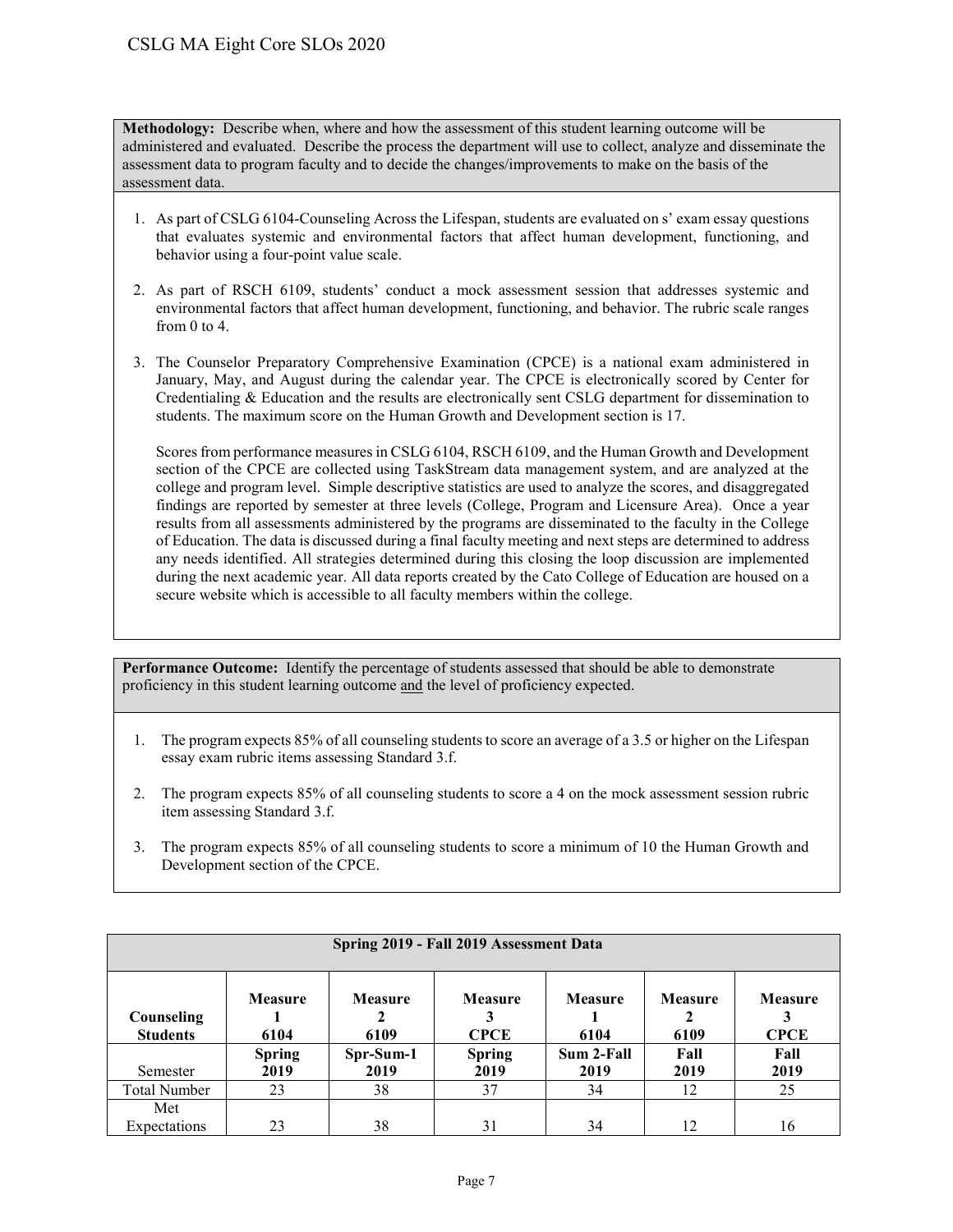| Percentage | 100% | 100% | 84%   | 100% | $100\%$ | 64%   |
|------------|------|------|-------|------|---------|-------|
| Mean       |      |      | 11.70 |      |         | 12.44 |

| Spring 2020 - Fall 2020 Assessment Data |                 |                        |                             |                        |                        |                               |  |  |  |  |
|-----------------------------------------|-----------------|------------------------|-----------------------------|------------------------|------------------------|-------------------------------|--|--|--|--|
| Counseling<br><b>Students</b>           | Measure<br>6104 | <b>Measure</b><br>6109 | Measure<br>3<br><b>CPCE</b> | <b>Measure</b><br>6104 | <b>Measure</b><br>6109 | <b>Measure</b><br><b>CPCE</b> |  |  |  |  |
|                                         | <b>Spring</b>   | Spr-Sum-1              | <b>Spring</b>               | Sum 2-Fall             | Fall                   | Fall                          |  |  |  |  |
| Semester                                | 2020            | 2020                   | 2020                        | 2020                   | 2020                   | 2020                          |  |  |  |  |
| <b>Total Number</b>                     | 16              | 39                     | 41                          | 40                     | 18                     | 33                            |  |  |  |  |
| Met                                     |                 |                        |                             |                        |                        |                               |  |  |  |  |
| Expectations                            | 16              | 39                     | 37                          | 40                     | 18                     | 31                            |  |  |  |  |
|                                         |                 |                        |                             |                        |                        |                               |  |  |  |  |
| Percentage                              | $100\%$         | $100\%$                | 90%                         | $100\%$                | $100\%$                | 94%                           |  |  |  |  |
| Mean                                    |                 |                        | 11.73                       |                        |                        | 12.03                         |  |  |  |  |

**Plans for 2021:** Based upon the 2020 assessment data included in this annual report, what changes /improvements will the program implement during the next academic year to improve performance on this student learning outcome?

Based upon the Assessment Report, The MA Counseling Program met all performance outcomes and showed a positive impact on candidate learning. No instructional or program changes were needed.

#### **Student Learning Outcome 4: Career Development**

#### **Career Development (**CACREP II. 4. i. )

**SLO 4:** Professional Counseling students demonstrate an understanding of knowledge for using various assessment tools and techniques during career planning and decision making (CACREP II, 4-I).

**Changes to the Student Learning Outcomes Assessment Plan:** If any changes were made to the assessment plan (which includes the Student Learning Outcome, Effectiveness Measure, Methodology and Performance Outcome) for this student learning outcome since your last report was submitted, briefly summarize the changes made and the rationale for the changes.

No changes made

- 1. As a part of the completion of CSLG 6150 Career Development and Counseling, students are required to complete a quiz that consist of 25 questions. Each question is worth .25 points and maximum point for the quiz is 5. An average score of 4 points or higher is considered passing.
- 2. As a part of the completion of RSCH 6109 where students complete a Career Case Study where they assess career development using related and appropriate assessments.
- 3. The Counselor Preparatory Comprehensive Examination (CPCE) is a national exam created by the National Board for Certified Counselors [https://www.nbcc.org/.](http://www.nbcc.org/Exam/NationalCounselorExaminationForLicensureAndCertification) This is a four-hour examination taken in January, May, and August during the calendar year. The examination fee is \$85 when taken on campus and \$150 when taken an off-campus Pearson Testing site. Students are advised to take the exam two semesters prior to graduation. This is a four-hour examination taken in January and August of each semester. The purpose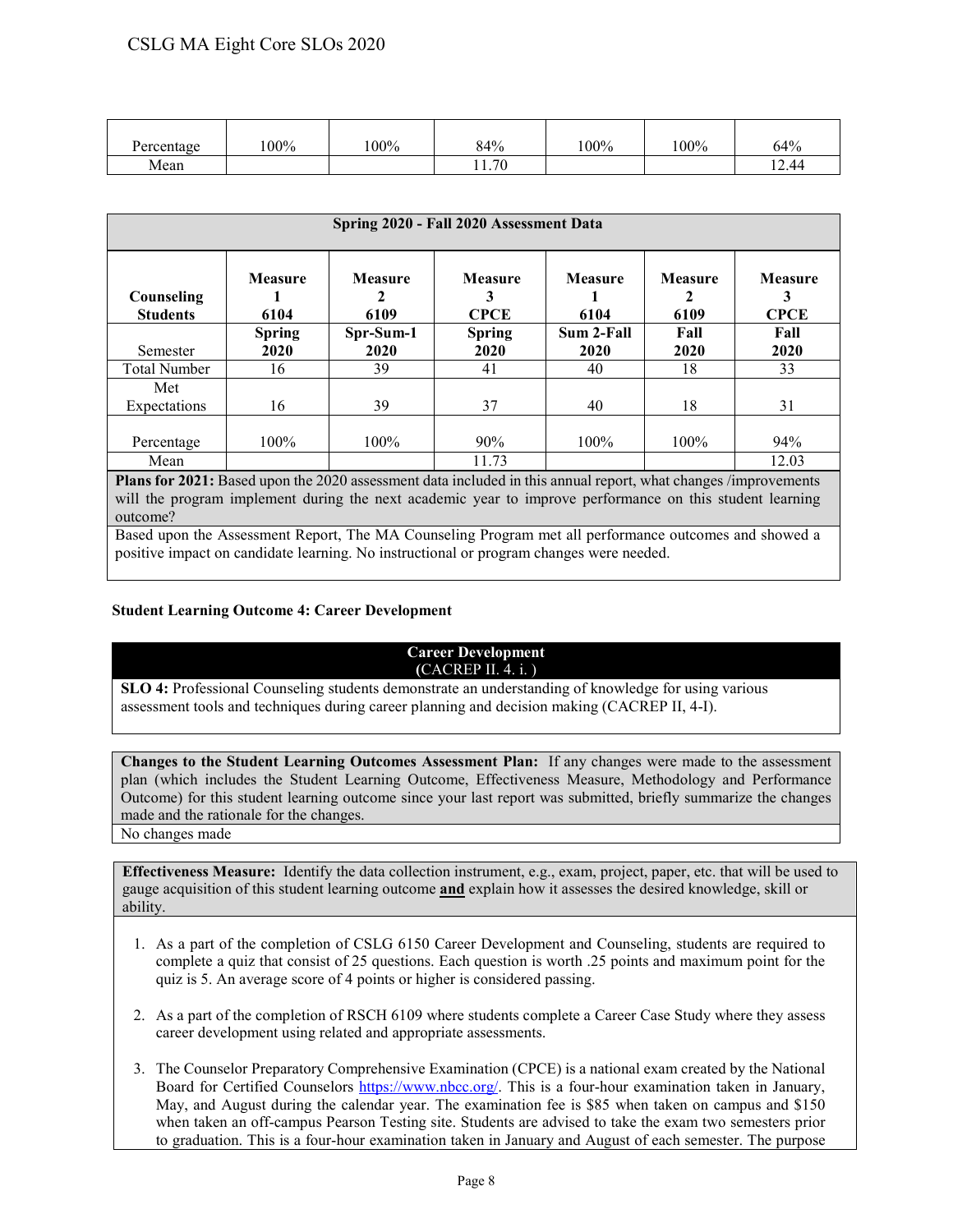of the CPCE is to assess student's professional knowledge in eight (8) core content areas that include: 1) Human Growth and Development, 2) Social and Cultural Diversity, 3) Helping Relationships, 4) Group Work, 5) Career Development, 6) Assessment, 7) Research and Program Evaluation, and 8) Professional Orientation & Ethical Practice. There are 160 total questions or 20 per section on the CPCE; however, only 17 questions in each section are scored because three are unidentified pretest items. The maximum score on the Career Development section of the CPCE is 17.

**Methodology:** Describe when, where and how the assessment of this student learning outcome will be administered and evaluated. Describe the process the department will use to collect, analyze and disseminate the assessment data to program faculty and to decide the changes/improvements to make on the basis of the assessment data.

- 1. CSLG 6150 Career Development and Counseling is typically taught in the spring semester and during the summer session in traditional, hybrid, and in asynchronous formats. As a part of the completion of this course, students complete a 25-item multiple choice quiz during final week of the semester. The quiz is worth 5 points of the maximum score for the course which is 100.
- 2. As part of RSCH 6109 students complete a career case study where students conduct an assessment using related assessments. The assignment in worth 20 points.
- 3. The Counselor Preparatory Comprehensive Examination (CPCE) is a national exam administered at the beginning of the Fall and Spring Semester. The CPCE is electronically scored by Center for Credentialing & Education and the results are electronically sent CSLG department for dissemination to students. The maximum score on the Career Development section is 17 and the minimum score is 8.0.

Scores from performance measures in CSLG 6150, RSCH 6109, and the Career Development section of the CPCE are collected using TaskStream data management system, and are analyzed at the college and program level. Simple descriptive statistics are used to analyze the scores, and disaggregated findings are reported by semester at three levels (College, Program and Licensure Area). Once a year results from all assessments administered by the programs are disseminated to the faculty in the College of Education. The data is discussed during a final faculty meeting and next steps are determined to address any needs identified. All strategies determined during this closing the loop discussion are implemented during the next academic year. All data reports created by the Cato College of Education are housed on a secure website which is accessible to all faculty members within the college.

- 1. The program expects 85% of all counseling students to score a minimum of 4 on the Career Development Quiz.
- 2. The program expects 85% of all counseling students to score a minimum of 18 on the Career Case study.
- 3. The program expects 85% of all counseling students to score a minimum of 8.0 on the Career Development section of the CPCE.

|                   | Spring 2019 - Fall 2019 Assessment Data |                   |                       |                 |              |                |  |  |  |  |  |  |
|-------------------|-----------------------------------------|-------------------|-----------------------|-----------------|--------------|----------------|--|--|--|--|--|--|
| <b>Counseling</b> | <b>Measure</b>                          | <b>Measure</b>    | <b>Measure</b>        | <b>Measure</b>  | Measure      | <b>Measure</b> |  |  |  |  |  |  |
| <b>Students</b>   | 6150                                    | 6109              | <b>CPCE</b>           | 6150            | 6109         | <b>CPCE</b>    |  |  |  |  |  |  |
| Semester          | Spr-Sum 1<br>2019                       | Spr-Sum 1<br>2019 | <b>Spring</b><br>2019 | $Sum-2$<br>2019 | Fall<br>2019 | Fall<br>2019   |  |  |  |  |  |  |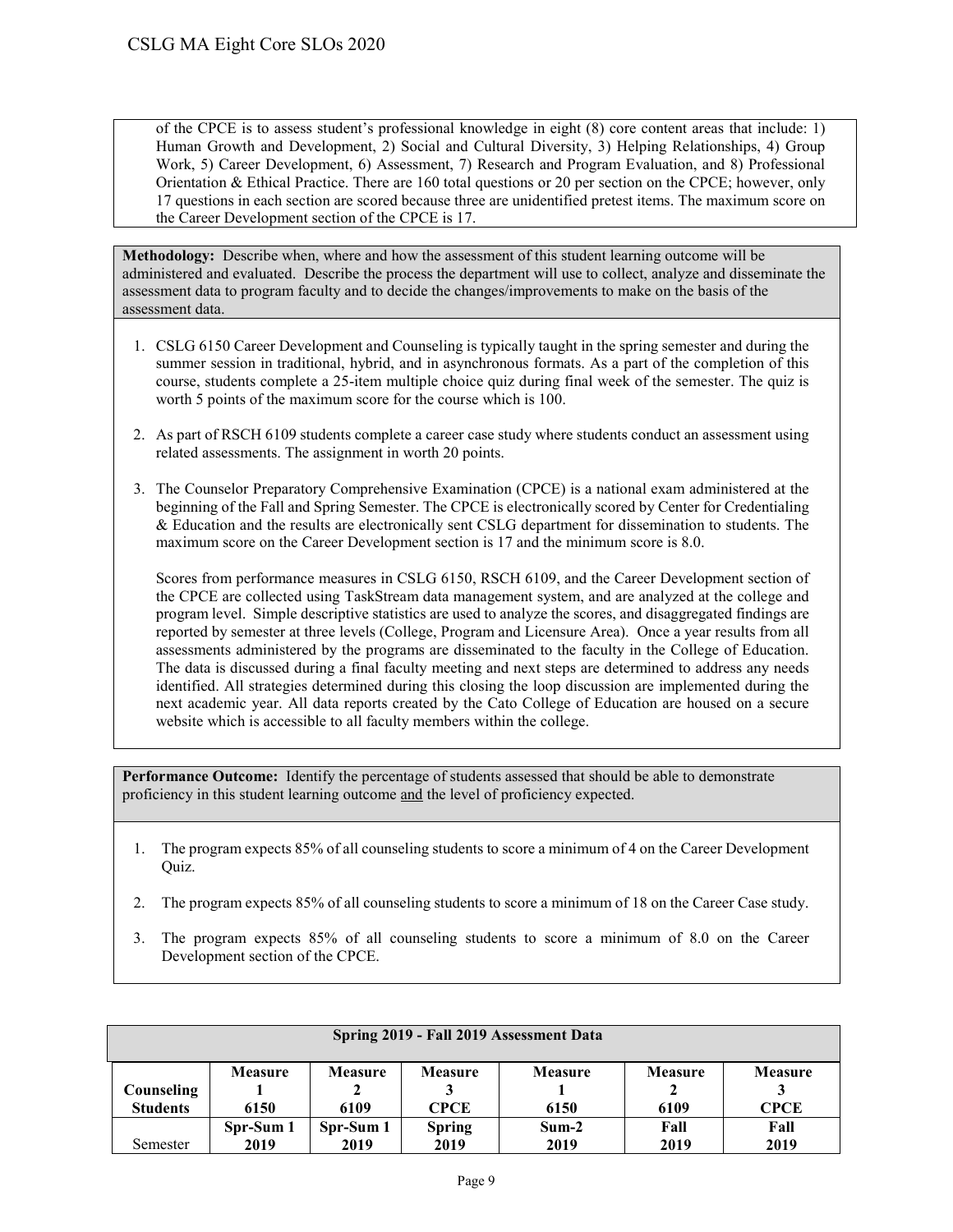| Total        |      |      |       |            |      |       |
|--------------|------|------|-------|------------|------|-------|
| Number       | 36   | 38   | 37    | $\sqrt{7}$ | 12   | 25    |
| Met          |      |      |       |            |      |       |
| Expectations | 36   | 38   | 36    | r,         | 12   | 23    |
| Percentage   | 100% | 100% | 98%   | 100%       | 100% | 92%   |
| Mean         |      |      | 11.08 |            |      | 11.12 |

| Spring 2020 - Fall 2020 Assessment Data |                        |                        |                                    |                        |                        |                                    |  |  |  |  |
|-----------------------------------------|------------------------|------------------------|------------------------------------|------------------------|------------------------|------------------------------------|--|--|--|--|
| Counseling<br><b>Students</b>           | <b>Measure</b><br>6150 | <b>Measure</b><br>6109 | <b>Measure</b><br>3<br><b>CPCE</b> | <b>Measure</b><br>6150 | <b>Measure</b><br>6109 | <b>Measure</b><br>3<br><b>CPCE</b> |  |  |  |  |
| Semester                                | <b>Spring</b><br>2020  | Spr-Sum 1<br>2020      | <b>Spring</b><br>2020              | $Sum-2$<br>2020        | Fall<br>2020           | Fall<br>2020                       |  |  |  |  |
| Total<br>Number                         | 23                     | 39                     | 41                                 | 19                     | 18                     | 33                                 |  |  |  |  |
| Met<br>Expectations                     | 22                     | 37                     | 41                                 | 19                     | 18                     | 32                                 |  |  |  |  |
| Percentage                              | 95%                    | 94%                    | $100\%$                            | 100%                   | $100\%$                | 97%                                |  |  |  |  |
| Mean                                    |                        |                        | 11.36                              |                        |                        | 11.88                              |  |  |  |  |

**Plans for 2021:** Based upon the 2020 assessment data included in this annual report, what changes /improvements will the program implement during the next academic year to improve performance on this student learning outcome?

Based upon the Assessment Report, the MA Counseling Program met all performance outcomes. A positive impact on candidate learning was demonstrated and no instructional or program changes were needed.

#### **Student Learning Outcome 5**

#### **Counseling & Helping Relationships (**CACREP II. 5. g.)

**SLO 5:** Students develop essential interviewing, counseling, and case conceptualization skills.

**Changes to the Student Learning Outcomes Assessment Plan:** If any changes were made to the assessment plan (which includes the Student Learning Outcome, Effectiveness Measure, Methodology and Performance Outcome) for this student learning outcome since your last report was submitted, briefly summarize the changes made and the rationale for the changes.

No changes made.

**Effectiveness Measure:** Identify the data collection instrument, e.g., exam, project, paper, etc. that will be used to gauge acquisition of this student learning outcome **and** explain how it assesses the desired knowledge, skill or ability.

1. As a part of the completion of CSLG 6110 Counseling Techniques, students are evaluated by the instructor using the Basic Counseling Skills Rubric. The rubric contains five basic skill sets that include 1) Counseling Relationship, 2) Non-verbal Skills, 3) Basic Active Listening Skills, 4) Advanced Counseling Skills, and 5) Personal Growth. required to complete a quiz that consist of 25 questions. Each skill set has a scale that consists of  $1 =$  Does not Meet Expectations,  $2 =$  Meets Expectations, and  $3 =$  Exceeds Expectations. All five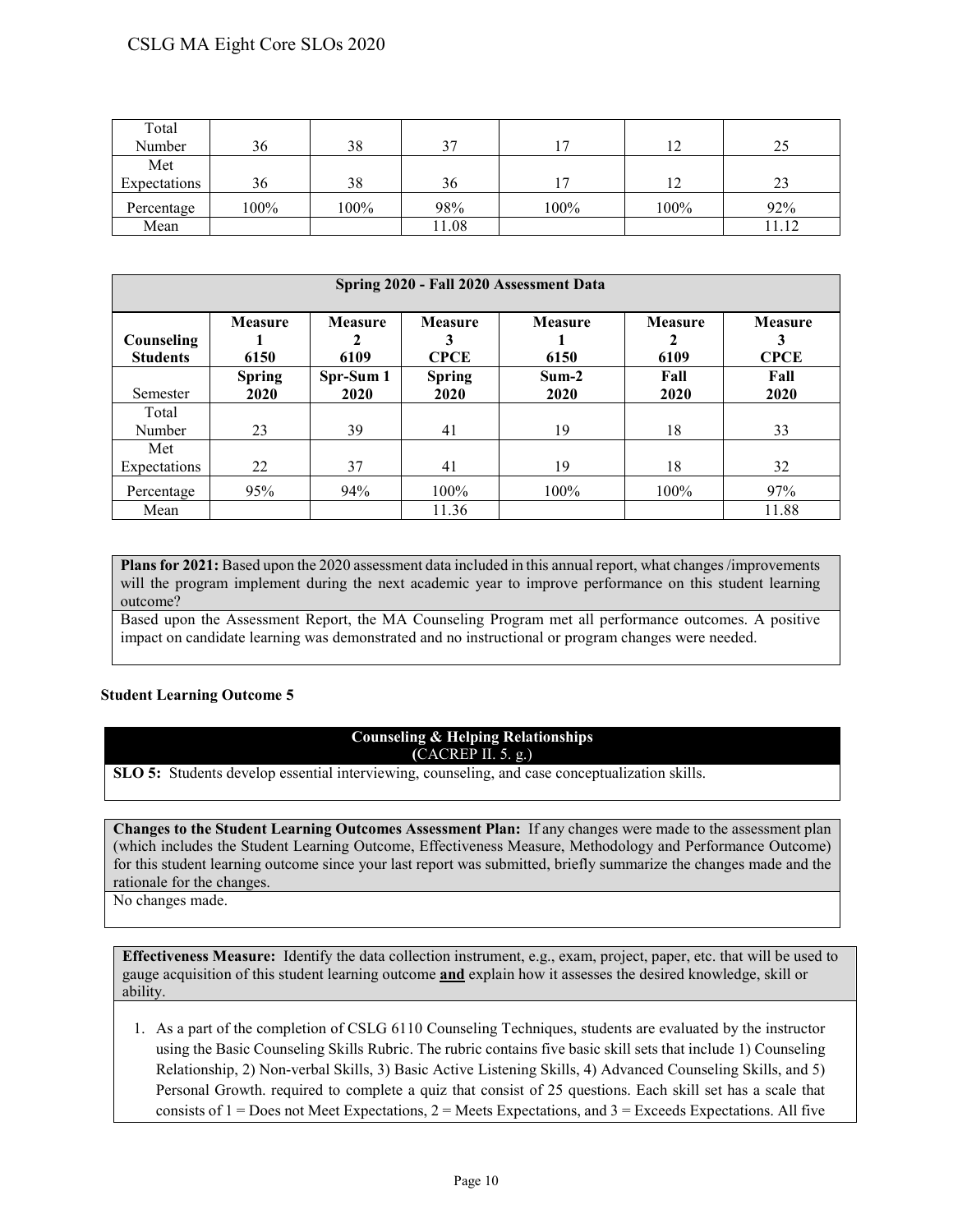basic skill sets are evaluated are more likely developed near the end of semester as a result of the developmental process in the skill development of students.

- 2. As part of CSLG 7430 in Counseling students are evaluated using Items 1.J, 1.K, and 1.L of the of the Counselor Competencies Scale-Revised (CCS-R). The purpose of the CCS-R is to evaluate counselors' and trainees' skills development and professional competencies. Direct feedback is also provided to trainees regarding their ability to apply counseling skills and facilitate therapeutic conditions. In addition, the CCS-R assesses students' counseling dispositions and behaviors along with practical areas of improvement as ethical effective developing counselors.
- 3. As part of CSLG 7435 Internship in Counseling students are evaluated using Items 1.J, 1.K, and 1.L of the of the Counselor Competencies Scale-Revised (CCS-R). The purpose of the CCS-R is to evaluate counselors' and trainees' skills development and professional competencies. Direct feedback is also provided to trainees regarding their ability to apply counseling skills and facilitate therapeutic conditions. In addition, the CCS-R assesses students' counseling dispositions and behaviors along with practical areas of improvement as ethical effective developing counselors.
- 4. The Counselor Preparatory Comprehensive Examination (CPCE) is a national exam created by the National Board for Certified Counselors [https://www.nbcc.org/.](http://www.nbcc.org/Exam/NationalCounselorExaminationForLicensureAndCertification) This is a four-hour examination taken in January, May, and August during the calendar year. The examination fee is \$85 when taken on campus and \$150 when taken an off-campus Pearson Testing site. This is a four-hour examination taken in January and August of each semester. The purpose of the CPCE is to assess student's professional knowledge in eight (8) core content areas that include: 1) Human Growth and Development, 2) Social and Cultural Diversity, 3) Helping Relationships, 4) Group Work, 5) Career Development, 6) Assessment, 7) Research and Program Evaluation, and 8) Professional Orientation & Ethical Practice. There are 160 total questions or 20 per section on the CPCE; however, only 17 questions in each section are scored because three are unidentified pretest items. The maximum score on the Counseling and Helping Relationships section of the CPCE is 17.

**Methodology:** Describe when, where and how the assessment of this student learning outcome will be administered and evaluated. Describe the process the department will use to collect, analyze and disseminate the assessment data to program faculty and to decide the changes/improvements to make on the basis of the assessment data.

- 1. All students enrolled in CSLG 6110 Counseling Techniques, students are evaluated by the instructor using the Basic Counseling Skills Rubric. The rubric contains five basic skill sets that include 1) Counseling Relationship, 2) Non-verbal Skills, 3) Basic Active Listening Skills, 4) Advanced Counseling Skills, and 5) Personal Growth. required to complete a quiz that consist of 25 questions. Each skill set has a scale that consists of  $1 =$  Does not Meet Expectations,  $2 =$  Meets Expectations, and  $3 =$  Exceeds Expectations. At the end of the semester students are expected to score a minimum of 10 on their final evaluation.
- 2. All students enrolled in CSLG 7430 Practicum in Counseling are evaluated at the end of the semester using the CCS-R instrument. Items 1.J-Focus of counseling is help client focus or refocus on goals, (i.e. purpose of counseling), Item 1.K - facilitate therapeutic environment by expressing accurate empathy, care, being open and present, and 1.L - facilitate therapeutic environment by expressing appropriate respect and unconditional positive regard. Students are rated on a five-point scale, with 5=Exceeds expectations to 1=Harmful.
- 3. All students enrolled in CSLG 7435 Counseling Internship are evaluated at the end of the semester using the CCS-R instrument. Items 1.J-Focus of counseling is help client focus or refocus on goals, (i.e. purpose of counseling), Item 1.K - facilitate therapeutic environment by expressing accurate empathy, care, being open and present, and 1.L - facilitate therapeutic environment by expressing appropriate respect and unconditional positive regard. Students are rated on a five-point scale, with 5=Exceeds expectations to 1=Harmful.
- 4. The Counselor Preparatory Comprehensive Examination (CPCE) is a national exam administered in January, May, and August during the calendar year. The CPCE is electronically scored by Center for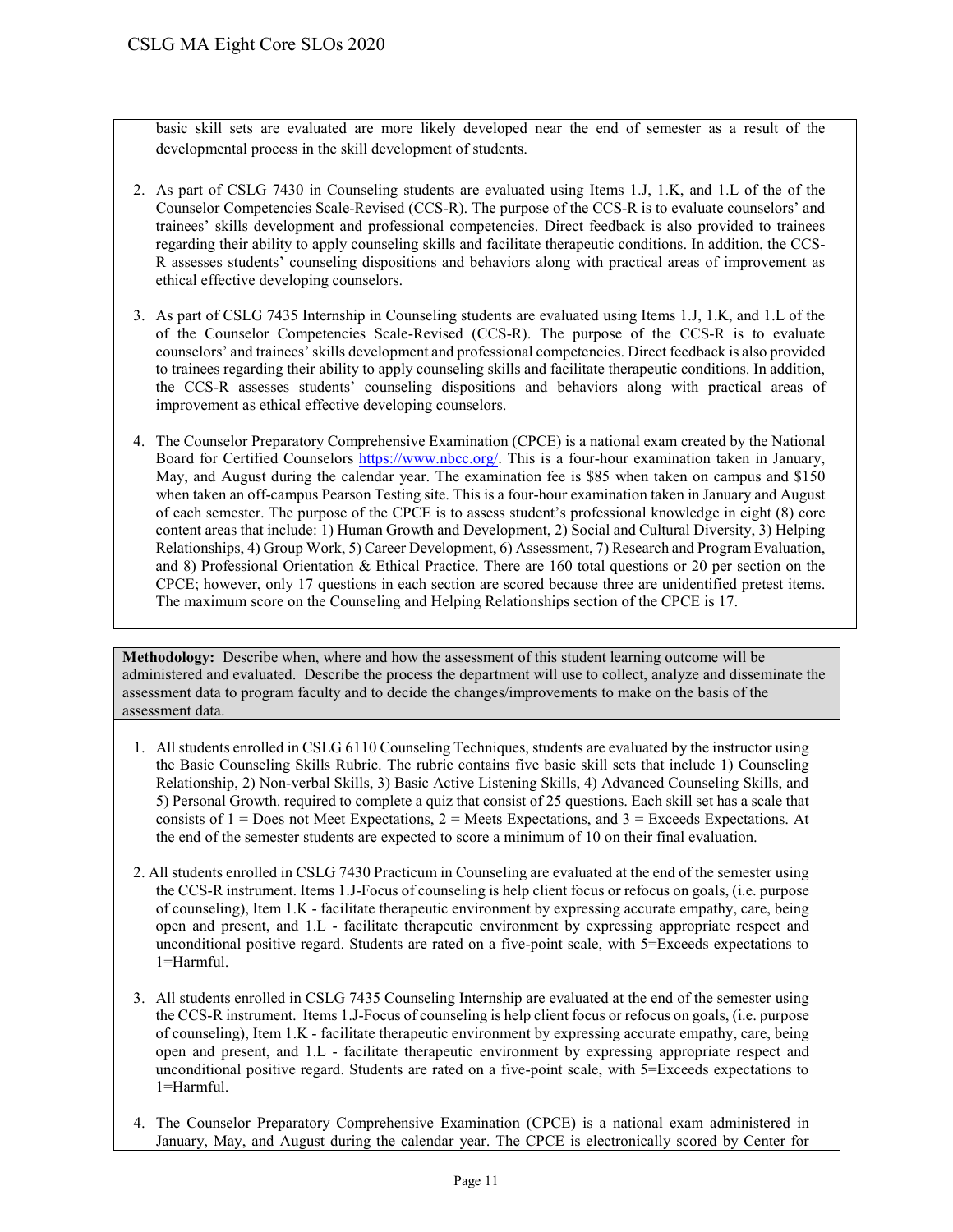Credentialing & Education and the results are electronically sent CSLG department for dissemination to students. The maximum score on the Counseling and Helping Relationships section is 17.

Scores from performance measures in CSLG 6110, CSLG 7430, CSLG 7435, and the Counseling and Helping Relationship section of the CPCE are collected using TaskStream data management system, and are analyzed at the college and program level. Simple descriptive statistics are used to analyze the scores, and disaggregated findings are reported by semester at three levels (College, Program and Licensure Area). Once a year results from all assessments administered by the programs are disseminated to the faculty in the College of Education. The data is discussed during a final faculty meeting and next steps are determined to address any needs identified. All strategies determined during this closing the loop discussion are implemented during the next academic year. All data reports created by the Cato College of Education are housed on a secure website which is accessible to all faculty members within the College.

**Performance Outcome:** Identify the percentage of students assessed that should be able to demonstrate proficiency in this student learning outcome and the level of proficiency expected.

- 1. The program expects 85% of all counseling students to score a minimum of 10 on the Basic Counseling Skill Rubric in CSLG 6110.
- 2. The program expects 85% of all counseling students in the CSLG 7430 Practicum in Counseling of score a minimum of 4 on item 1J. 1K, and 1L on the CCS-R based on instructor evaluation.
- 3. The program expects 85% of all counseling students in the CSLG 7435 Internship in Counseling of score a minimum of 4 on item 1J. 1K, and 1L on the CCS-R based on instructor evaluation.
- 4. The program expects 85% of students to score a minimum score of 11 on the Counseling and Helping Relationship section of the CPCE.

| Spring 2019 - Fall 2019 Assessment Data |                        |                             |                             |                                    |                        |                                        |                              |                                    |  |  |
|-----------------------------------------|------------------------|-----------------------------|-----------------------------|------------------------------------|------------------------|----------------------------------------|------------------------------|------------------------------------|--|--|
| Counseling<br><b>Students</b>           | <b>Measure</b><br>6110 | <b>Measure</b><br>2<br>7430 | <b>Measure</b><br>3<br>7435 | <b>Measure</b><br>4<br><b>CPCE</b> | <b>Measure</b><br>6110 | <b>Measure</b><br>$\mathbf{2}$<br>7430 | <b>Measure</b><br>3<br>7435  | <b>Measure</b><br>4<br><b>CPCE</b> |  |  |
| Semester                                | <b>Spring</b><br>2019  | <b>Spring</b><br>2019       | <b>Spring</b><br>2019       | <b>Spring</b><br>2019              | Fall<br>2019           | Fall<br>2019                           | S <sub>2</sub> -Fall<br>2019 | Fall<br>2019                       |  |  |
| <b>Total Number</b>                     | 23                     | 34                          | 55                          | 37                                 | 44                     | 21                                     | 53                           | 25                                 |  |  |
| Met<br>Expectations                     | 23                     | 32                          | 55                          | 25                                 | 44                     | 21                                     | 53                           | 10                                 |  |  |
| Percentage                              | $100\%$                | 94%                         | 100%                        | 67%                                | 100%                   | $100\%$                                | 100%                         | 40%                                |  |  |
| Mean                                    |                        |                             |                             | 10.22                              |                        |                                        |                              | 10.28                              |  |  |

|                                         | 4040 ASSESSMENt Data |                |                |                |                |                |                |                |  |  |  |  |
|-----------------------------------------|----------------------|----------------|----------------|----------------|----------------|----------------|----------------|----------------|--|--|--|--|
| Spring 2020 - Fall 2020 Assessment Data |                      |                |                |                |                |                |                |                |  |  |  |  |
|                                         |                      |                |                |                |                |                |                |                |  |  |  |  |
|                                         |                      |                |                |                |                |                |                |                |  |  |  |  |
|                                         | <b>Measure</b>       |                |                | <b>Measure</b> |                |                | <b>Measure</b> |                |  |  |  |  |
| Counseling                              |                      | <b>Measure</b> | <b>Measure</b> |                | <b>Measure</b> | <b>Measure</b> |                | <b>Measure</b> |  |  |  |  |
| <b>Students</b>                         | 6110                 |                |                | CPCE           |                |                | 7435           |                |  |  |  |  |

**2020 Assessment Data**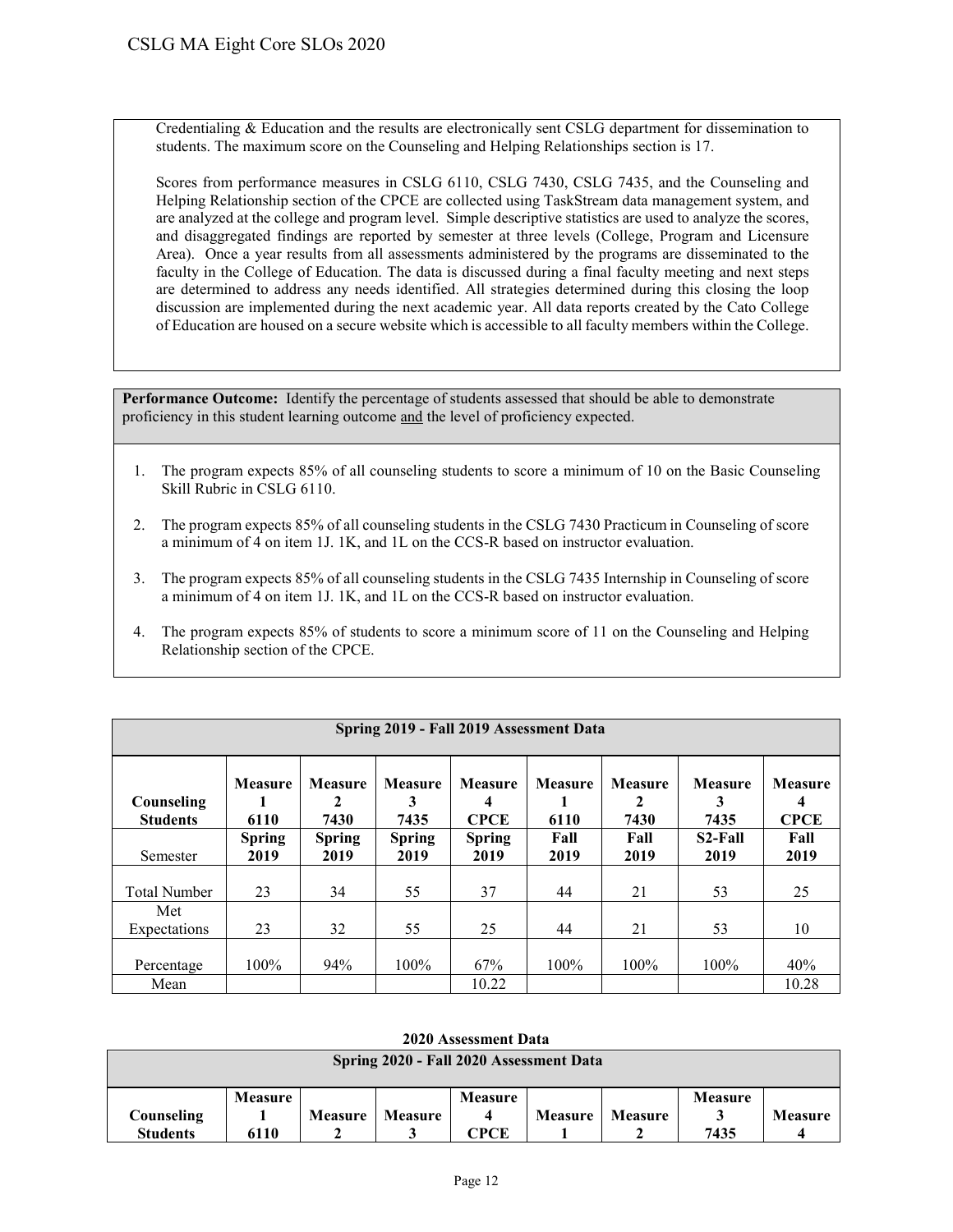# CSLG MA Eight Core SLOs 2020

|                     |                       | 7430                         | 7435                  |                       | 6110         | 7430         |                 | <b>CPCE</b>  |
|---------------------|-----------------------|------------------------------|-----------------------|-----------------------|--------------|--------------|-----------------|--------------|
| Semester            | <b>Spring</b><br>2020 | <b>Spring</b><br><b>2020</b> | <b>Spring</b><br>2020 | <b>Spring</b><br>2020 | Fall<br>2020 | Fall<br>2020 | S2-Fall<br>2020 | Fall<br>2020 |
|                     |                       |                              |                       |                       |              |              |                 |              |
| <b>Total Number</b> | 32                    | 38                           | 43                    | 41                    | 33           | 25           | 60              | 33           |
| Met                 |                       |                              |                       |                       |              |              |                 | 28           |
| Expectations        | 32                    | 38                           | 43                    | 37                    | 33           | 25           | 60              |              |
|                     |                       |                              |                       |                       |              |              |                 | 85%          |
| Percentage          | 100%                  | $100\%$                      | 100%                  | 90%                   | 100%         | 100%         | 98%             |              |
| Mean                |                       |                              |                       | 11.19                 |              |              |                 | 11.54        |

**Plans for 2021:** Based upon the 2020 assessment data included in this annual report, what changes /improvements will the program implement during the next academic year to improve performance on this student learning outcome?

Based upon the Assessment Report, The MA Counseling Program met all performance outcomes and the overall results showed a positive impact on candidate learning. No instructional or program changes were needed.

#### **Student Learning Outcome 6: Group Work**

#### **Group Work (**CACREP 6. d. )

**SLO 6:** Professional Counseling students demonstrate an understanding of knowledge related to the characteristics and functions of effective group leaders.

**Changes to the Student Learning Outcomes Assessment Plan:** If any changes were made to the assessment plan (which includes the Student Learning Outcome, Effectiveness Measure, Methodology and Performance Outcome) for this student learning outcome since your last report was submitted, briefly summarize the changes made and the rationale for the changes.

No changes made.

- 1. As a part of the completion of CSLG 6120 and Group Counseling course, students are required to complete a quiz taken from assigned readings. The quiz is comprised of 40 objective questions on quiz and is worth 40 points of the total 200 points for the course*.*
- 2. During CSLG 7430 Practicum in Counseling, students are assessed on how well they have meet this SLO on the semester evaluation instrument.
- 3. The Counselor Preparatory Comprehensive Examination (CPCE) is a national exam created by the National Board for Certified Counselors [https://www.nbcc.org/.](http://www.nbcc.org/Exam/NationalCounselorExaminationForLicensureAndCertification) This is a four-hour examination taken in January, May, and August during the calendar year. The examination fee is \$85 when taken on campus and \$150 when taken an off-campus Pearson Testing site. This is a four-hour examination taken in January and August of each semester. Students are advised to take the exam two semesters prior to graduation. The purpose of the CPCE is to assess student's professional knowledge in eight (8) core content areas that include: 1) Human Growth and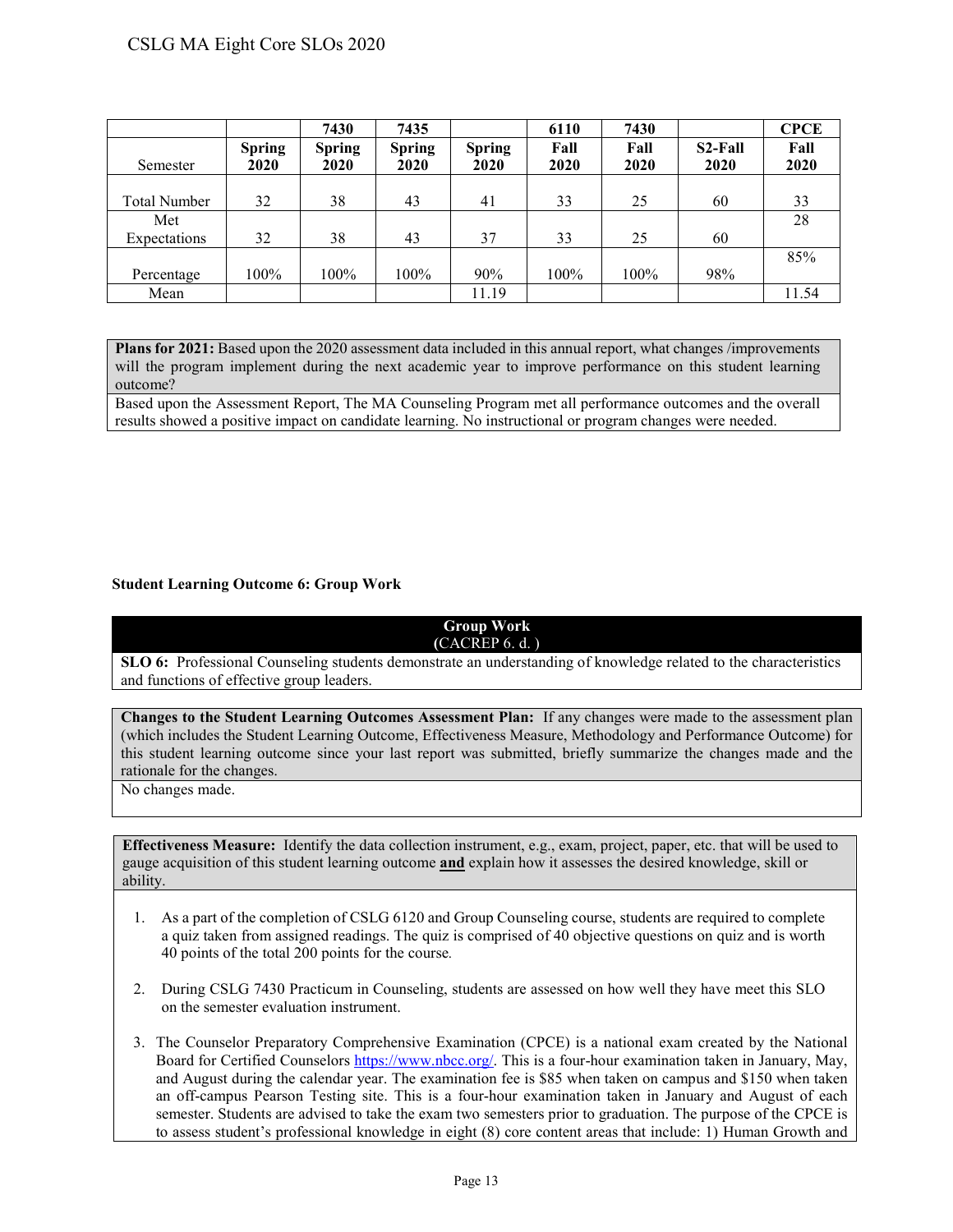Development, 2) Social and Cultural Diversity, 3) Helping Relationships, 4) Group Work, 5) Career Development, 6) Assessment, 7) Research and Program Evaluation, and 8) Professional Orientation & Ethical Practice. There are 160 total questions or 20 per section on the CPCE; however, only 17 questions in each section are scored because three are unidentified pretest items. The maximum score on the Group Work section of the CPCE is 17.

**Methodology:** Describe when, where and how the assessment of this student learning outcome will be administered and evaluated. Describe the process the department will use to collect, analyze and disseminate the assessment data to program faculty and to decide the changes/improvements to make on the basis of the assessment data.

- 1. As a part of the completion of CSLG 6120 Group Counseling, students complete a 40-item multiple choice quiz based on course readings. The quiz is worth 40 points of the maximum score for the course which is 200.
- 2. As part of CSLG 7430 Practicum, students are expected to participate as a group leader. Students are evaluated on a three-point rubric related to group leadership.
- 3. The Counselor Preparatory Comprehensive Examination (CPCE) is a national exam administered in January, May, and August during the calendar year. The CPCE is electronically scored by Center for Credentialing & Education and the results are electronically sent CSLG department for dissemination to students. The maximum score on the Group Work section is 17 and the minimum score is 8.5 or 1.5 points below the national mean score of 11 for this section.

Scores from performance measures in CSLG 6120, CSLG 7430, and the Group Counseling section of the CPCE are collected using TaskStream data management system, and are analyzed at the college and program level. Simple descriptive statistics are used to analyze the scores, and disaggregated findings are reported by semester at three levels (College, Program and Licensure Area). Once a year results from all assessments administered by the programs are disseminated to the faculty in the College of Education. The data is discussed during a final faculty meeting and next steps are determined to address any needs identified. All strategies determined during this closing the loop discussion are implemented during the next academic year. All data reports created by the Cato College of Education are housed on a secure website which is accessible to all faculty members within the College.

- 1. The program expects 80% of students to score on 32 out of a possible 40 points on the quiz given in CSLG 6120 Group Counseling.
- 2. The program expects 80% of students to score 2 or higher on the rubric item on group counseling leadership in CSLG 7430.
- 3. The program expects 80% of all professional counseling students to score a minimum of 11 on the Group Counseling section of the CPCE.

| Spring 2019 - Fall 2019 Assessment Data |                |                |                |                |                |                |  |
|-----------------------------------------|----------------|----------------|----------------|----------------|----------------|----------------|--|
| Counseling                              | <b>Measure</b> | <b>Measure</b> | <b>Measure</b> | <b>Measure</b> | <b>Measure</b> | <b>Measure</b> |  |
| <b>Students</b>                         | 6120           | 7430           | <b>CPCE</b>    | 6120           | 7430           | <b>CPCE</b>    |  |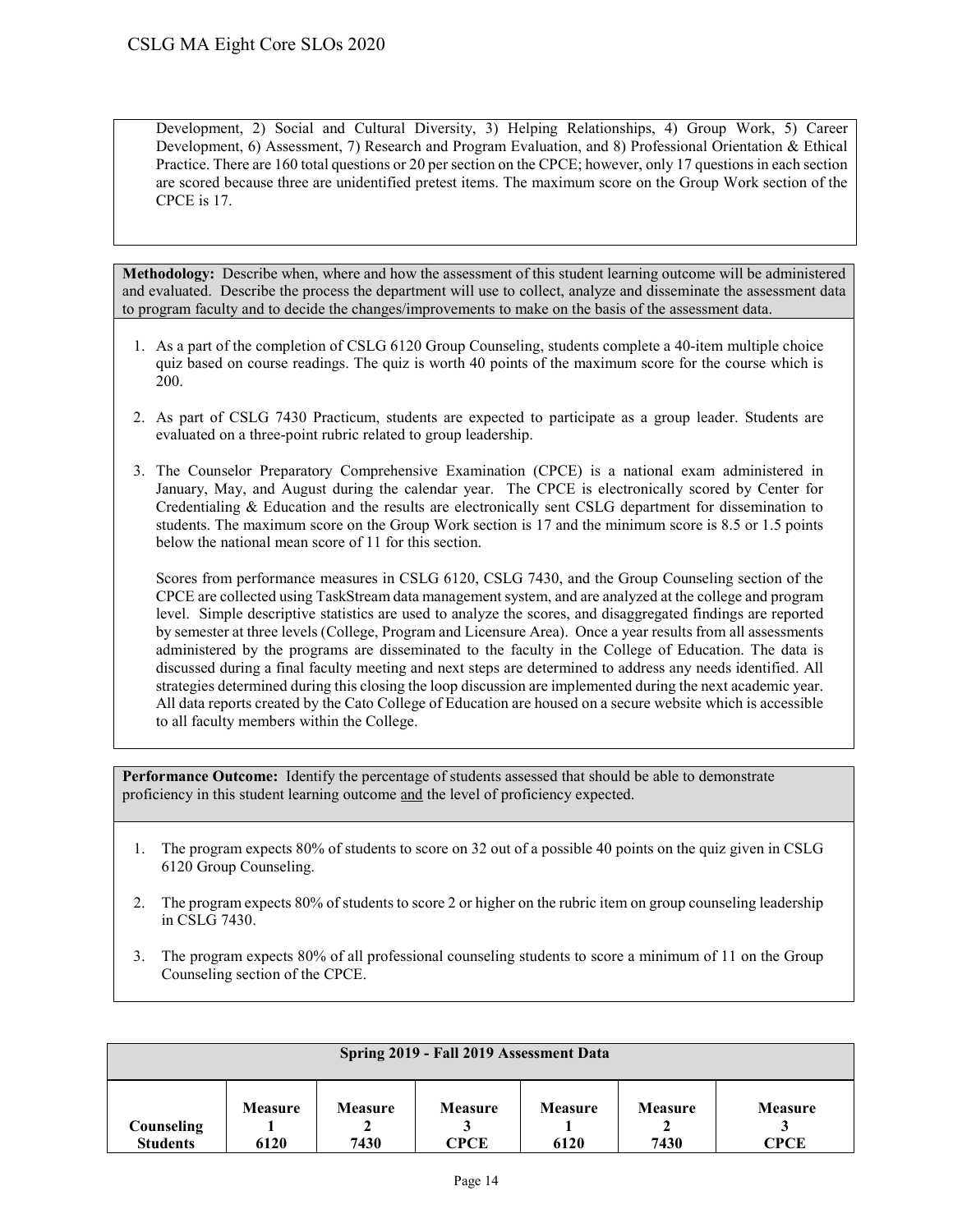# CSLG MA Eight Core SLOs 2020

| Semester            | <b>Spring</b><br>2019 | <b>Spring</b><br>2019 | <b>Spring</b><br>2019 | Fall<br>2019 | Fall<br>2019 | Fall<br>2018 |
|---------------------|-----------------------|-----------------------|-----------------------|--------------|--------------|--------------|
| <b>Total Number</b> | 25                    | 34                    | 37                    | 25           | 21           | 25           |
| Met<br>Expectations | 25                    | 32                    | 21                    | 25           | 21           | 20           |
| Percentage          | 100%                  | 94%                   | 56%                   | 100%         | 100%         | 80%          |
| Mean                |                       |                       | 11.00                 |              |              | 12.12        |

| Spring 2020 - Fall 2020 Assessment Data |                        |                        |                               |                        |                             |                               |  |  |
|-----------------------------------------|------------------------|------------------------|-------------------------------|------------------------|-----------------------------|-------------------------------|--|--|
| Counseling<br><b>Students</b>           | <b>Measure</b><br>6120 | <b>Measure</b><br>7430 | <b>Measure</b><br><b>CPCE</b> | <b>Measure</b><br>6120 | <b>Measure</b><br>2<br>7430 | <b>Measure</b><br><b>CPCE</b> |  |  |
|                                         | <b>Spring</b>          | <b>Spring</b>          | <b>Spring</b>                 | Fall                   | Fall                        | Fall                          |  |  |
| Semester                                | 2020                   | 2020                   | 2020                          | 2020                   | 2020                        | 2020                          |  |  |
| <b>Total Number</b>                     | 36                     | 38                     | 41                            | 32                     | 25                          | 33                            |  |  |
| Met                                     |                        |                        |                               |                        |                             |                               |  |  |
| Expectations                            | 36                     | 38                     | 33                            | 32                     | 25                          | 33                            |  |  |
| Percentage                              | $100\%$                | $100\%$                | 80%                           | 100%                   | 100%                        | $100\%$                       |  |  |
| Mean                                    |                        |                        | 12.51                         |                        |                             | 14.03                         |  |  |

**Plans for 2021:** Based upon the 2020 assessment data included in this annual report, what changes /improvements will the program implement during the next academic year to improve performance on this student learning outcome?

Based upon the Assessment Report, The MA Counseling Program met all performance outcomes and showed a positive impact on candidate learning. No instructional or program changes were needed.

#### **Student Learning Outcome 7: Assessment & Testing**

**Assessment and Testing (**CACREP II.F.7.g)

**SLO 7:** Know statistical concepts, including scales of measurement, measures of central tendency, indices of variability, shapes and types of distributions, and correlations.

**Changes to the Student Learning Outcomes Assessment Plan:** If any changes were made to the assessment plan (which includes the Student Learning Outcome, Effectiveness Measure, Methodology and Performance Outcome) for this student learning outcome since your last report was submitted, briefly summarize the changes made and the rationale for the changes.

No changes made.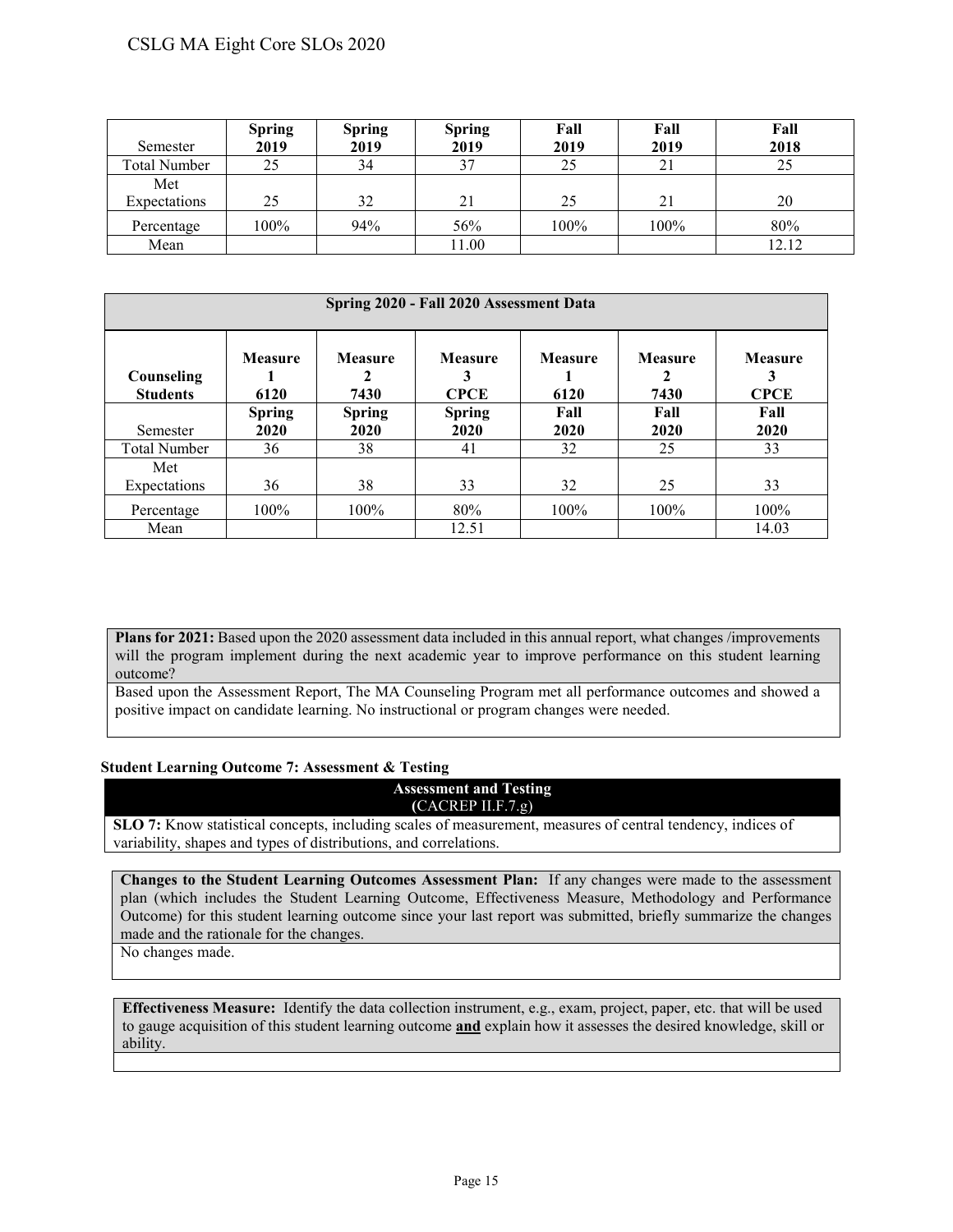- 1. As a part of the completion of statistics activity in RSCH 6101, where students are expected to identify and interpret frequency tables, measurement, measures of central tendency, indices of variability, shapes and types of distributions, and correlations.
- 2. As a part of the requirements in RSCH 6109, students are expected to complete Knowledge Demonstration Quiz #2, where their knowledge of frequency tables, measurement, measures of central tendency, indices of variability, shapes and types of distributions, and correlations will be assessed.
- 3. The Counselor Preparatory Comprehensive Examination (CPCE) is a national exam created by the National Board for Certified Counselors [https://www.nbcc.org/.](http://www.nbcc.org/Exam/NationalCounselorExaminationForLicensureAndCertification) This is a four-hour examination taken in January, May, and August during the calendar year. The examination fee is \$85 when taken on campus and \$150 when taken an off-campus Pearson Testing site. This is a four-hour examination taken in January, May, and August of each semester. Students are advised to take the exam two semesters prior to graduation. The purpose of the CPCE is to assess student's professional knowledge in eight (8) core content areas that include: 1) Human Growth and Development, 2) Social and Cultural Diversity, 3) Helping Relationships, 4) Group Work, 5) Career Development, 6) Assessment, 7) Research and Program Evaluation, and 8) Professional Orientation & Ethical Practice. There are 160 total questions or 20 per section on the CPCE; however, only 17 questions in each section are scored because three are unidentified pretest items. The maximum score on the Assessment section of the CPCE is 17.

**Methodology:** Describe when, where and how the assessment of this student learning outcome will be administered and evaluated. Describe the process the department will use to collect, analyze and disseminate the assessment data to program faculty and to decide the changes/improvements to make on the basis of the assessment data.

- 1. RSCH 6101 is offered in Fall, Summer, and Spring semesters and this activity is conducted during the semester.
- 2. As part of RSCH 6109 students complete Knowledge Demonstration Quiz #2 that is administered during week 3 of the course.
- 3. The Counselor Preparatory Comprehensive Examination (CPCE) is a national exam administered in January, May, and August during the calendar year. The CPCE is electronically scored by Center for Credentialing & Education and the results are electronically sent CSLG department for dissemination to students. The maximum score on the Assessment section is 17 and the minimum score is 11.

Scores from performance measures in RSCH 6101, RSCH 6109, and the Assessment section of the CPCE are collected using TaskStream data management system, and are analyzed at the college and program level. Simple descriptive statistics are used to analyze the scores, and disaggregated findings are reported by semester at three levels (College, Program and Licensure Area). Once a year results from all assessments administered by the programs are disseminated to the faculty in the College of Education. The data is discussed during a final faculty meeting and next steps are determined to address any needs identified. All strategies determined during this closing the loop discussion are implemented during the next academic year. All data reports created by the Cato College of Education are housed on a secure website which is accessible to all faculty members within the college.

**Performance Outcome:** Identify the percentage of students assessed that should be able to demonstrate proficiency in this student learning outcome and the level of proficiency expected.

1. The program expects 85% of all counseling students to score a minimum of 2 on the RSCH 6101 Statistics Activity Quiz.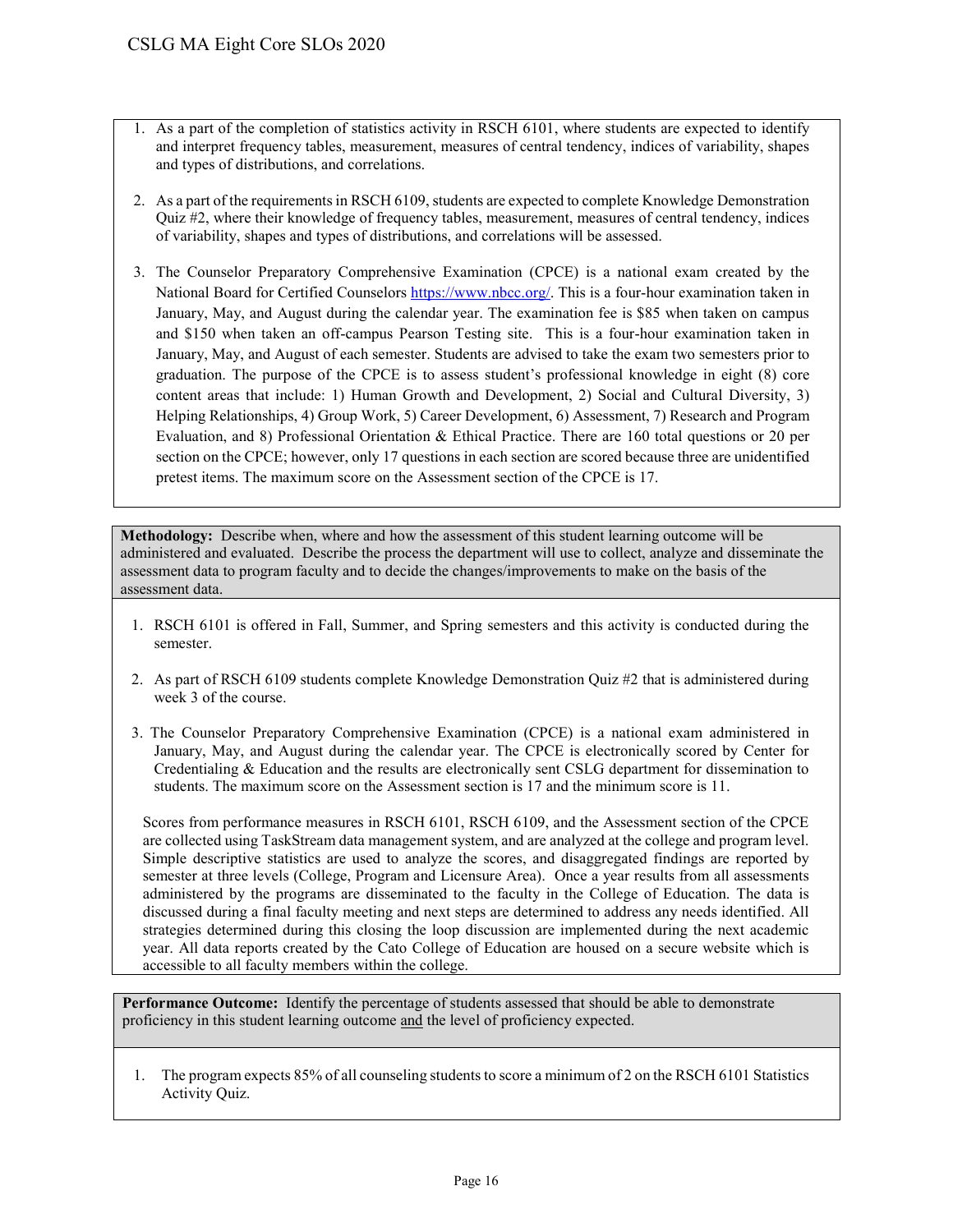- 2. The program expects 85% of all counseling students to score and 8 on Knowledge Demonstration Quiz #2 in RSCH 6109.
- 3. The program expects 85% of students to receive a passing score of 11 or higher on the Assessment portion of the CPCE exam.

| Spring 2019 - Fall 2019 Assessment Data |                          |                          |                               |                                 |                                 |                               |  |  |
|-----------------------------------------|--------------------------|--------------------------|-------------------------------|---------------------------------|---------------------------------|-------------------------------|--|--|
| Counseling<br><b>Students</b>           | Measure<br><b>R</b> 6101 | <b>Measure</b><br>R 6109 | <b>Measure</b><br><b>CPCE</b> | <b>Measure</b><br><b>R</b> 6101 | <b>Measure</b><br><b>R</b> 6109 | <b>Measure</b><br><b>CPCE</b> |  |  |
|                                         | Spr-S1                   | Spr-S1                   | <b>Spring</b>                 | Fall                            | Fall                            | Fall                          |  |  |
| Semester                                | 2019                     | 2019                     | 2019                          | 2019                            | 2019                            | 2019                          |  |  |
| <b>Total Number</b>                     | 20                       | 38                       | 37                            | 23                              | 12                              | 25                            |  |  |
| Met                                     |                          |                          |                               |                                 |                                 |                               |  |  |
| Expectations                            | 20                       | 38                       | 22                            | 23                              | 12                              | 10                            |  |  |
| Percentage                              | 100%                     | 100%                     | 60%                           | $100\%$                         | 100%                            | 40%                           |  |  |
|                                         |                          |                          | 11.32                         |                                 |                                 | 9.72                          |  |  |

| Spring 2020 - Fall 2020 Assessment Data |                                 |                               |                               |                                 |                                          |                               |  |  |
|-----------------------------------------|---------------------------------|-------------------------------|-------------------------------|---------------------------------|------------------------------------------|-------------------------------|--|--|
| Counseling<br><b>Students</b>           | <b>Measure</b><br><b>R</b> 6101 | <b>Measure</b><br>2<br>R 6109 | <b>Measure</b><br><b>CPCE</b> | <b>Measure</b><br><b>R</b> 6101 | <b>Measure</b><br>2<br>R <sub>6109</sub> | <b>Measure</b><br><b>CPCE</b> |  |  |
|                                         | $Spr-S1$                        | Spr-S1                        | <b>Spring</b>                 | Fall                            | Fall                                     | Fall                          |  |  |
| Semester                                | 2020                            | 2020                          | 2020                          | 2020                            | 2020                                     | 2020                          |  |  |
| <b>Total Number</b>                     | 38                              | 39                            | 42                            | 17                              | 18                                       | 33                            |  |  |
| Met                                     |                                 |                               |                               |                                 |                                          |                               |  |  |
| Expectations                            | 38                              | 39                            | 26                            | 17                              | 18                                       | 16                            |  |  |
| Percentage                              | $100\%$                         | $100\%$                       | 63%                           | 100%                            | 100%                                     | 48%                           |  |  |
|                                         |                                 |                               | 10.6                          |                                 |                                          | 10.42                         |  |  |

**Plans for 2021:** Based upon the 2020 assessment data included in this annual report, what changes /improvements will the program implement during the next academic year to improve performance on this student learning outcome?

Based upon the Assessment Report, The MA Counseling Program met all but one measure on the performance outcomes (Assessment & Testing). However the combined means  $(10.6 + 10.42)$  for this section was 10.5 and above national Assessment & Testing mean of 9.57. The overall results showed a positive impact on candidate learning and while no instructional or program changes were needed, the department will monitor this area and explore ways to improve the results in this area.

#### **Student Learning Outcome 8: Research & Program Evaluation**

**Research & Program Evaluation** 

**(**CACREP II. F.8.h)

**SLO 8:** Students have knowledge and understanding statistical methods used in conducting research and program evaluation.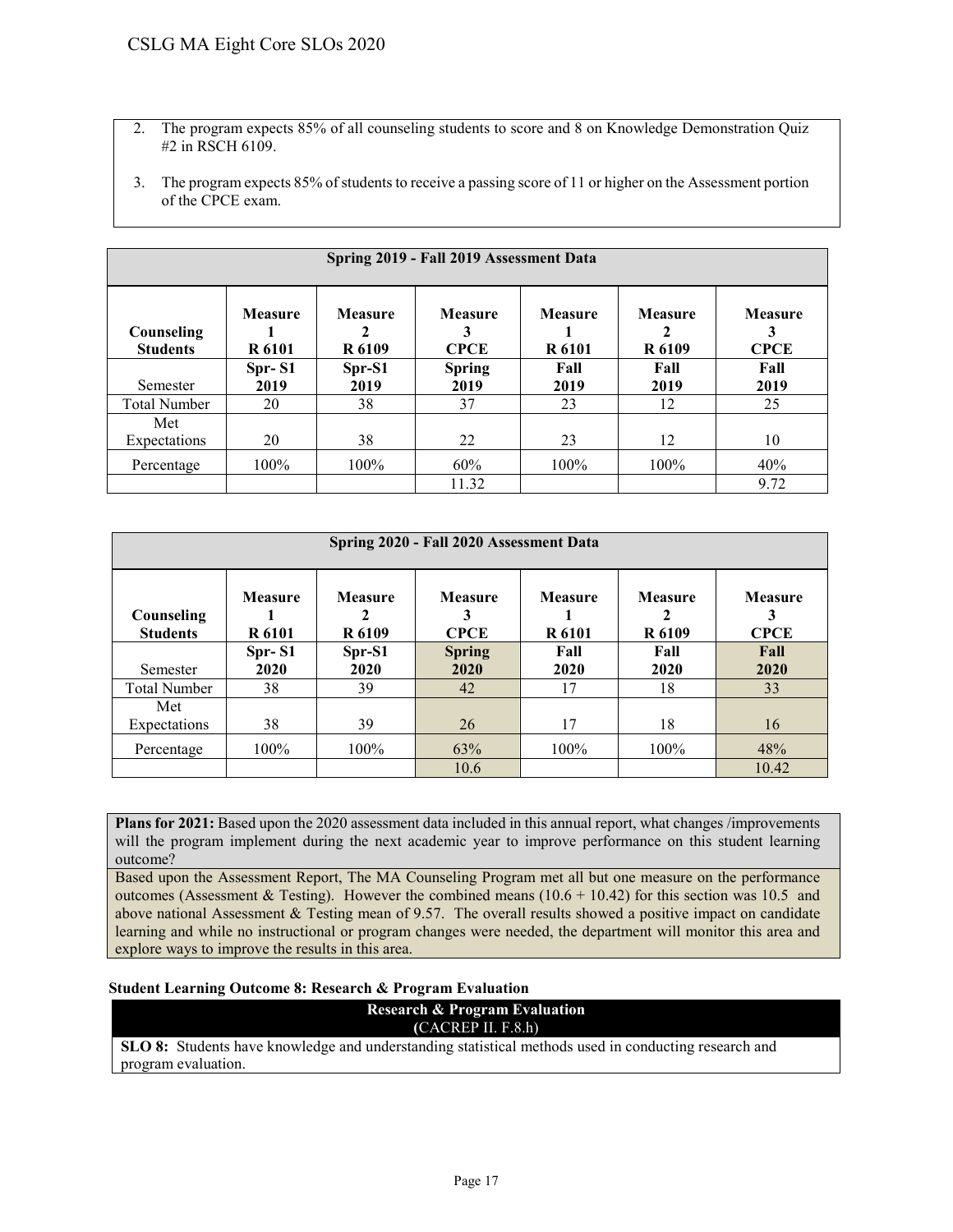**Changes to the Student Learning Outcomes Assessment Plan:** If any changes were made to the assessment plan (which includes the Student Learning Outcome, Effectiveness Measure, Methodology and Performance Outcome) for this student learning outcome since your last report was submitted, briefly summarize the changes made and the rationale for the changes.

This is a new student learning outcome.

**Effectiveness Measure:** Identify the data collection instrument, e.g., exam, project, paper, etc. that will be used to gauge acquisition of this student learning outcome **and** explain how it assesses the desired knowledge, skill or ability.

- 1. As a part of the completion of statistics activity in RSCH 6101, students review a research article and critique evaluation methods, research questions, identify sampling, validity, variables and statistical design.
- 2. As a part of the requirements in RSCH 6109, students are expected to complete Knowledge Demonstration Quiz #2, where their knowledge of frequency tables, measurement, measures of central tendency, indices of variability, shapes and types of distributions, and correlations will be assessed.
- 3. The Counselor Preparatory Comprehensive Examination (CPCE) is a national exam created by the National Board for Certified Counselors [https://www.nbcc.org/.](http://www.nbcc.org/Exam/NationalCounselorExaminationForLicensureAndCertification) This is a four-hour examination taken in January, May, and August during the calendar year. The examination fee is \$85 when taken on campus and \$150 when taken an off-campus Pearson Testing site. This is a four-hour examination taken in January and August of each semester. The examination fee is \$75 and students are advised to take the exam two semesters prior to graduation. The purpose of the CPCE is to assess student's professional knowledge in eight (8) core content areas that include: 1) Human Growth and Development, 2) Social and Cultural Diversity, 3) Helping Relationships, 4) Group Work, 5) Career Development, 6) Assessment, 7) Research and Program Evaluation, and 8) Professional Orientation & Ethical Practice. There are 160 total questions or 20 per section on the CPCE; however, only 17 questions in each section are scored because three are unidentified pretest items. The maximum score on the Research and Program Evaluation section of the CPCE is 17.

**Methodology:** Describe when, where and how the assessment of this student learning outcome will be administered and evaluated. Describe the process the department will use to collect, analyze and disseminate the assessment data to program faculty and to decide the changes/improvements to make on the basis of the assessment data.

- 1. As part of RSCH 6101-Research Methods, students review a research article and critique evaluation methods, research questions, identify sampling, validity, variables and statistical design.
- 2. As part of RSCH 6109 students complete Knowledge Demonstration Quiz #2 that is administered during week 3 of the course
- 3. The Counselor Preparatory Comprehensive Examination (CPCE) is a national exam administered in January, May, and August during the calendar year. The CPCE is electronically scored by Center for Credentialing & Education and the results are electronically sent CSLG department for dissemination to students. The maximum score on the Group Work section is 17 and the minimum score is 9.4 or 1.5 points below the national mean score of 10.81 for this section.

Scores from performance measures in RSCH 6101, RSCH 6109, and the Research and Program Evaluation section of the CPCE are collected using TaskStream data management system, and are analyzed at the college and program level. Simple descriptive statistics are used to analyze the scores, and disaggregated findings are reported by semester at three levels (College, Program and Licensure Area). Once a year results from all assessments administered by the programs are disseminated to the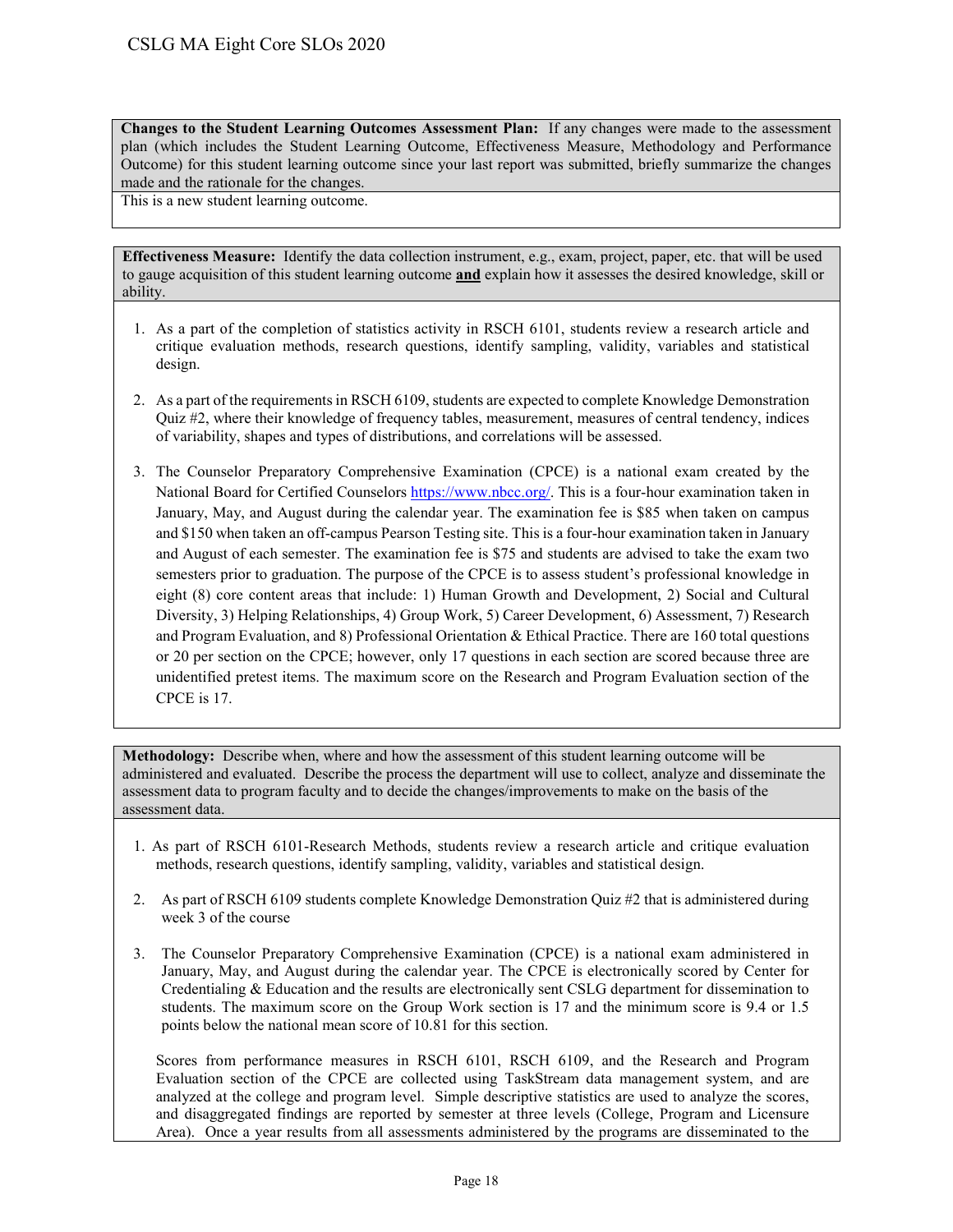faculty in the College of Education. The data is discussed during a final faculty meeting and next steps are determined to address any needs identified. All strategies determined during this closing the loop discussion are implemented during the next academic year. All data reports created by the Cato College of Education are housed on a secure website which is accessible to all faculty members within the College.

**Performance Outcome:** Identify the percentage of students assessed that should be able to demonstrate proficiency in this student learning outcome and the level of proficiency expected.

- 1. The program expects 85% of all counseling students to score a minimum of 2 on the RSCH 6101 Statistics Activity Quiz.
- 2. The program expects 85% of all counseling students to scores a 10 on Knowledge Demonstrations Quiz # 2 in RSCH 6109.
- 3. The program expects 85% of students to score a minimum of 10 or higher on the Research and Program Evaluation section of the CPCE.

**Spring 2019 - Fall 2019 Assessment Data**

| Counseling<br><b>Students</b> | <b>Measure</b><br><b>R</b> 6101 | <b>Measure</b><br>R 6109 | <b>Measure</b><br>3<br><b>CPCE</b> | <b>Measure</b><br><b>R</b> 6101 | <b>Measure</b><br><b>R</b> 6109 | <b>Measure</b><br><b>CPCE</b> |
|-------------------------------|---------------------------------|--------------------------|------------------------------------|---------------------------------|---------------------------------|-------------------------------|
| Semester                      | Spr-S1<br>2019                  | Spr-S1<br>2019           | <b>Spring</b><br>2019              | Fall<br>2019                    | Fall<br>2019                    | Fall<br>2019                  |
| <b>Total Number</b>           | 20                              | 38                       | 42                                 | 23                              | 12                              | 20                            |
| Met<br>Expectations           | 20                              | 38                       | 37                                 | 23                              | 12                              | 26                            |
| Percentage                    | $100\%$                         | $100\%$                  | 88%                                | $100\%$                         | $100\%$                         | 90%                           |
|                               |                                 |                          | 12.54                              |                                 |                                 | 12.57                         |

| Spring 2020 - Fall 2020 Assessment Data |                                 |                          |                                    |                          |                          |                                    |  |  |
|-----------------------------------------|---------------------------------|--------------------------|------------------------------------|--------------------------|--------------------------|------------------------------------|--|--|
| Counseling<br><b>Students</b>           | <b>Measure</b><br><b>R</b> 6101 | <b>Measure</b><br>R 6109 | <b>Measure</b><br>3<br><b>CPCE</b> | <b>Measure</b><br>R 6101 | <b>Measure</b><br>R 6109 | <b>Measure</b><br>3<br><b>CPCE</b> |  |  |
| Semester                                | Spr-S1<br>2020                  | Spr-S1<br>2020           | <b>Spring</b><br>2020              | Fall<br>2020             | Fall<br>2020             | Fall<br>2020                       |  |  |
| <b>Total Number</b>                     | 38                              | 39                       | 41                                 | 17                       | 18                       | 33                                 |  |  |
| Met<br>Expectations                     | 38                              | 39                       | 25                                 | 17                       | 18                       | 25                                 |  |  |
| Percentage                              | $100\%$                         | 100%                     | 58%                                | 100%                     | 100%                     | 76%                                |  |  |
|                                         |                                 |                          | 9.65                               |                          |                          | 10.76                              |  |  |